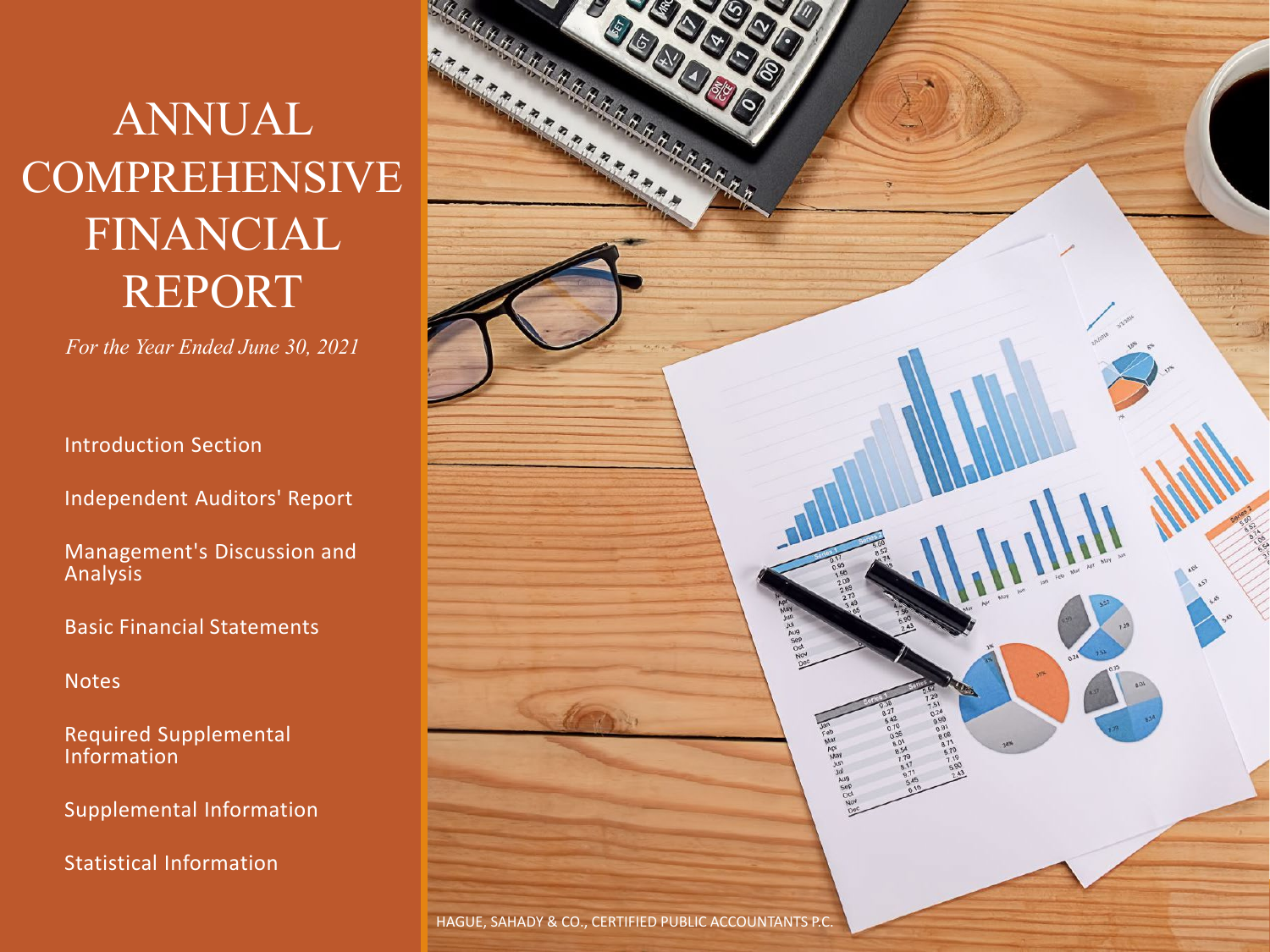# Introduction Section

# Transmittal Letter

# **Organization Chart**

Elected Official

Prior Year Certificate of Achievement for Excellence in Financial Report

HAGUE, SAHADY & CO., CERTIFIED PUBLIC ACCOUNTANTS P.C.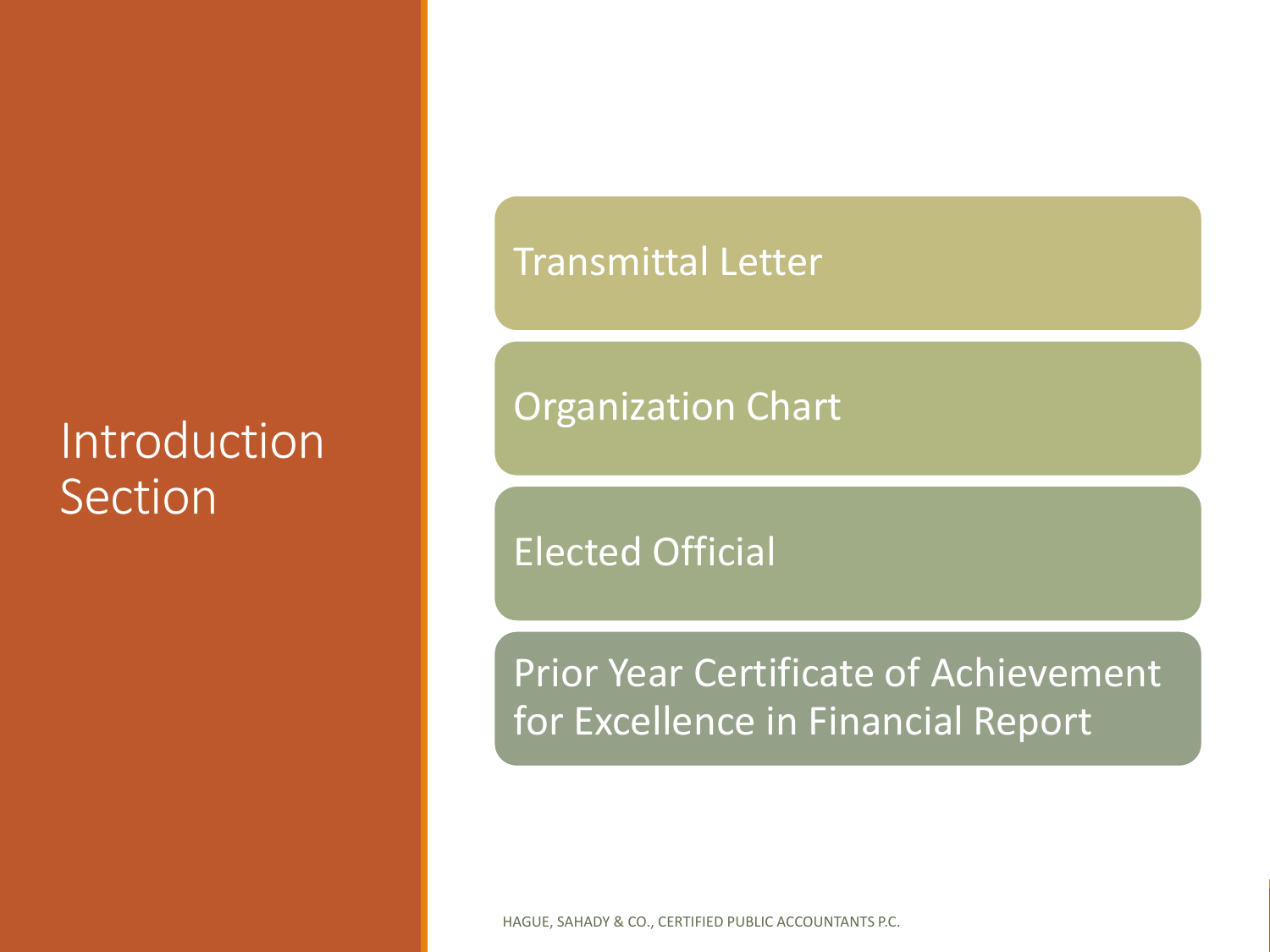Government Finance Officers Association

Certificate of Achievement for Excellence in Financial Reporting

Presented to

## **Town of Portsmouth Rhode Island**

For its Comprehensive Annual **Financial Report** For the Fiscal Year Ended

June 30, 2020

Christopher P. Morriel

**Executive Director/CEO**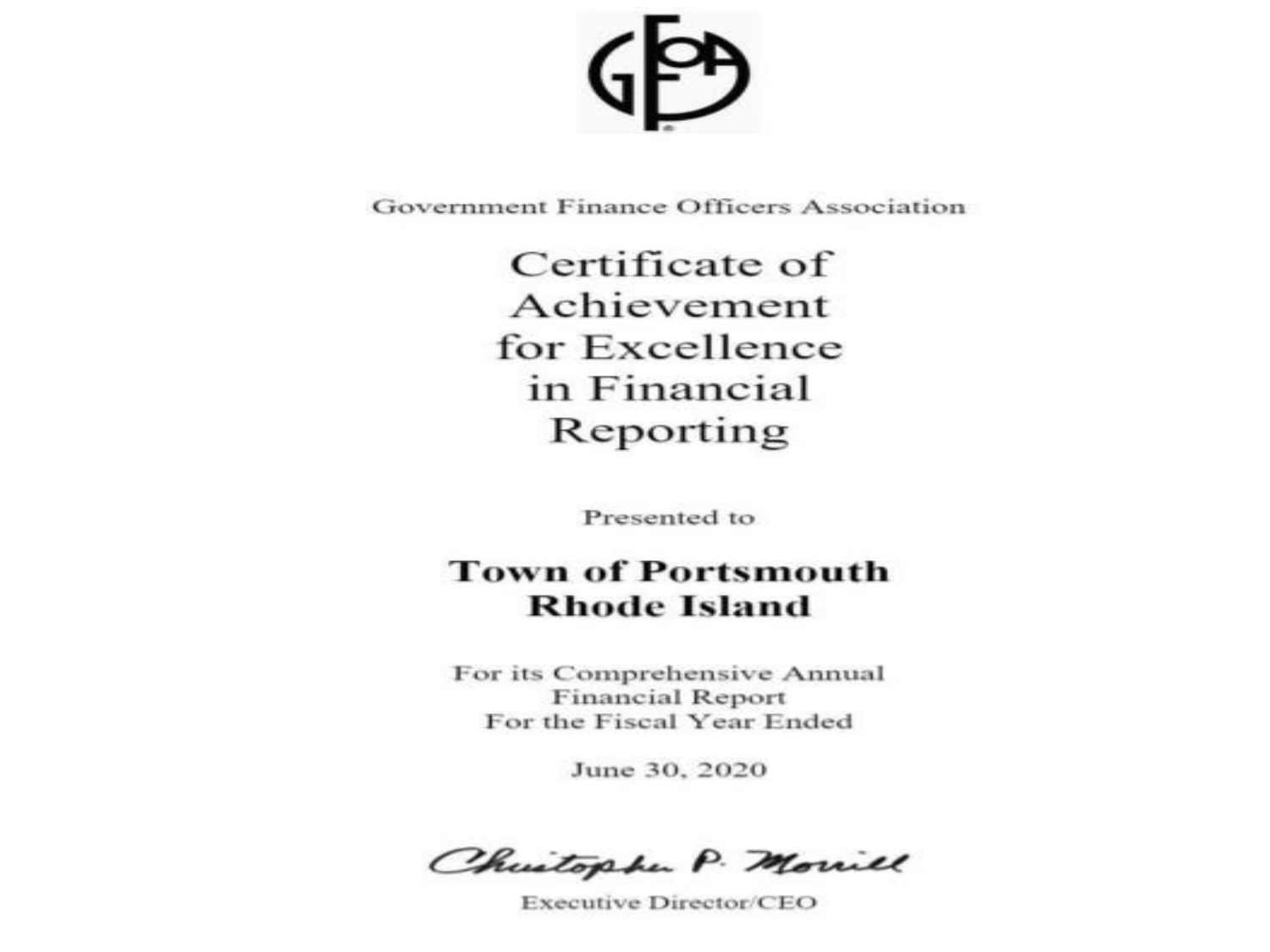*There are 2 auditors reports included in the Town's annual comprehensive financial report:*

- On page 10 is our independent auditors' report – here we opine that your financial statements present fairly in all material respects the financial position of the town.
- On page 187– we report on the Town's internal controls over financial reporting as well as compliance with laws & regulations.

*In both reports the Town received an unmodified report* 

*and received no findings*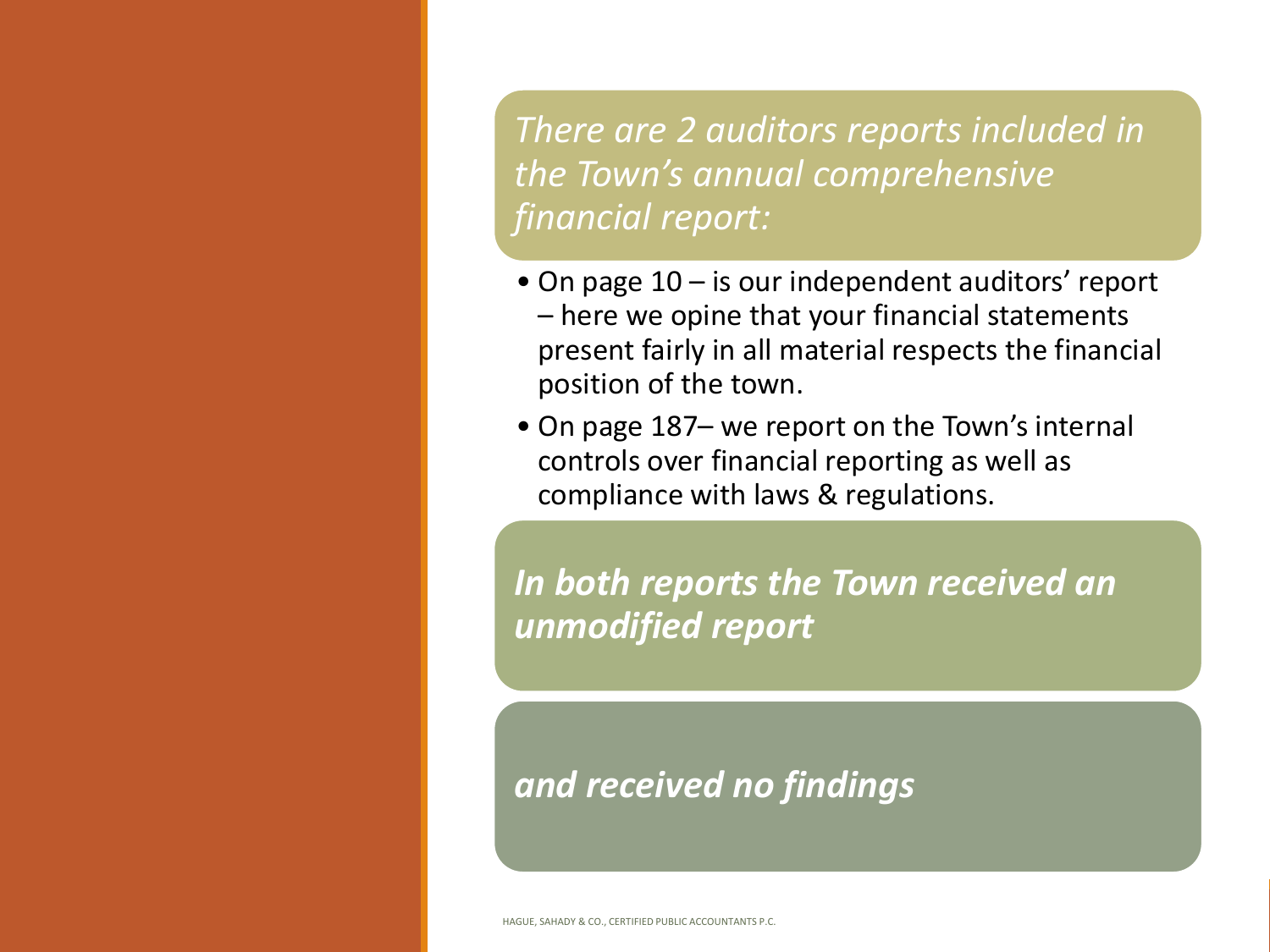## *Independent Auditors' Report (Beginning on page 10)*

The Honorable Members of the Town Council Town of Portsmouth, Rhode Island

## **Report on the Financial Statements**

We have audited the accompanying financial statements of the governmental activities, the business-type activities, each major fund, and the aggregate remaining fund information of the Town of Portsmouth, Rhode Island as of and for the year ended June 30, 2021, and the related notes to the financial statements which collectively comprise the Town's basic financial statements as listed in the table of contents.

## **Management's Responsibility for the Financial Statements**

Management is responsible for the preparation and fair presentation of these financial statements in accordance with accounting principles generally accepted in the United States of America; this includes the design, implementation, and maintenance of internal control relevant to the preparation and fair presentation of financial statements that are free from material misstatement whether due to fraud or error.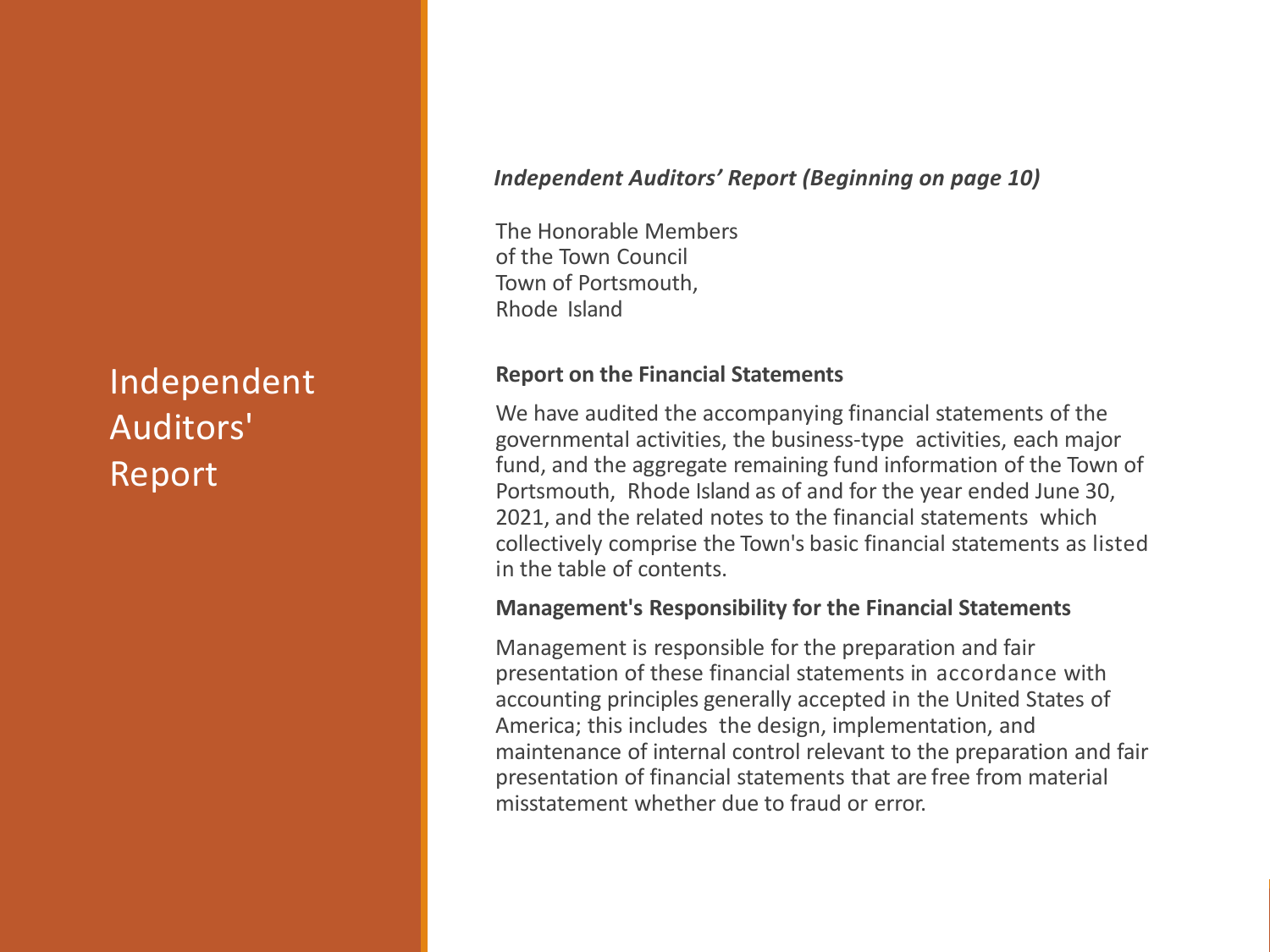### *Auditors' Responsibility*

Our responsibility is to express opinions on these financial statements based on our audit. We conducted our audit in accordance with auditing standards generally accepted in the United States of America and the standards applicable to financial audits contained in Government Auditing Standards, issued by the Comptroller General of the United States. Those standards require that we plan and perform the audit to obtain reasonable assurance about whether the financial statements are free from material misstatement.

An audit involves performing procedures to obtain audit evidence about the amounts and disclosures in the financial statements. The procedures selected depend on the auditors' judgment, including the assessment of the risks of material misstatement of the financial statements, whether due to fraud or error. In making those risk assessments, the auditor considers internal control relevant to the entity's preparation and fair presentation of the financial statements in order to design audit procedures that are appropriate in the circumstances, but not for the purpose of expressing an opinion on the effectiveness of the entity's internal control. Accordingly, we express no such opinion. An audit also includes evaluating the appropriateness of accounting policies used and the reasonableness of significant accounting estimates made by management, as well as evaluating the overall presentation of the financial statements. We believe that the audit evidence we have obtained is sufficient and appropriate to provide a basis for our audit opinions.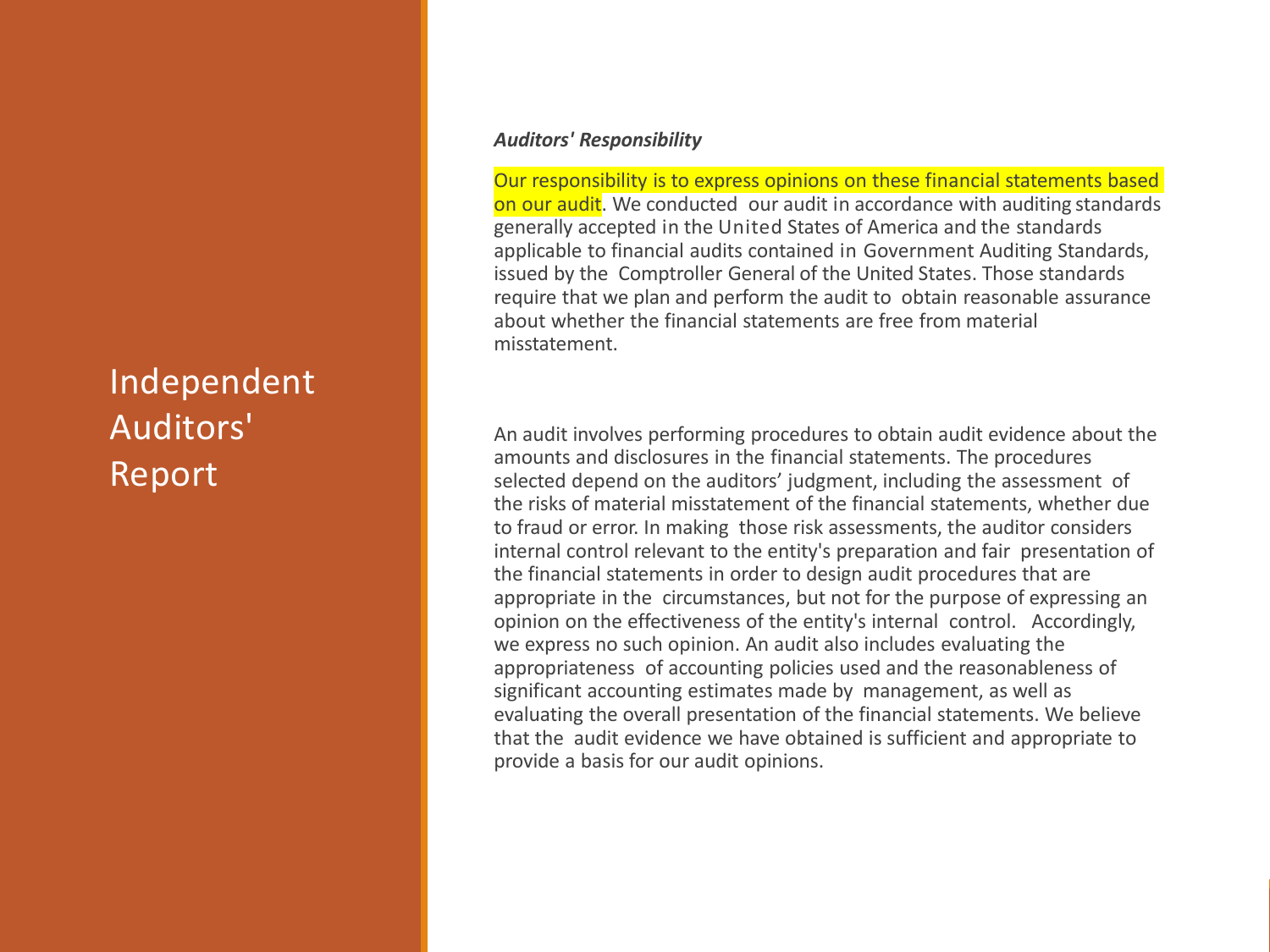#### **Opinions**

In our opinion, the financial statements referred to above present fairly, in all material respects, the respective financial position of the governmental activities, the business-type activities, each major fund, and the aggregate remaining fund information of the Town of Portsmouth, Rhode Island, as of June 30, 2021, and the respective changes in financial position, and, where applicable, cash flows thereof for the year then ended in accordance with accounting principles generally accepted in the United States of America.

#### **Emphasis of a Matter**

During the year ended June 30, 2021, the Town adopted Government Accounting Standards Board (GASB) Statement No. 84 "Fiduciary Activities." As discussed in Note 17 to the financial statements, net position as of June 30, 2020 for the fiduciary activities was restated to reflect this change in accounting principle. Our opinion is not modified with respect to this matter.

#### **Other Matters**

#### *Required Supplementary Information*

Accounting principles generally accepted in the United States of America require that the Management's Discussion and Analysis, General Fund and School Unrestricted Fund Budgetary Comparison Information, Pension related disclosures, and Other Post-Employment Benefit related disclosures as listed in the table of contents, be presented to supplement the basic financial statements. Such information, although not a part of the basic financial statements, is required by the Governmental Accounting Standards Board, who considers it to be an essential part of financial reporting for placing the basic financial statements in an appropriate operational, economic, or historical context. We have applied certain limited procedures to the required supplementary information in accordance with auditing standards generally accepted in the United States of America, which consisted of inquiries of management about the methods of preparing the information and comparing the information for consistency with management's responses to our inquiries, the basic financial statements, and other knowledge we obtained during our audit of the basic financial statements. We do not express an opinion or provide any assurance on the information because the limited procedures do not provide us with sufficient evidence to express an opinion or provide any assurance.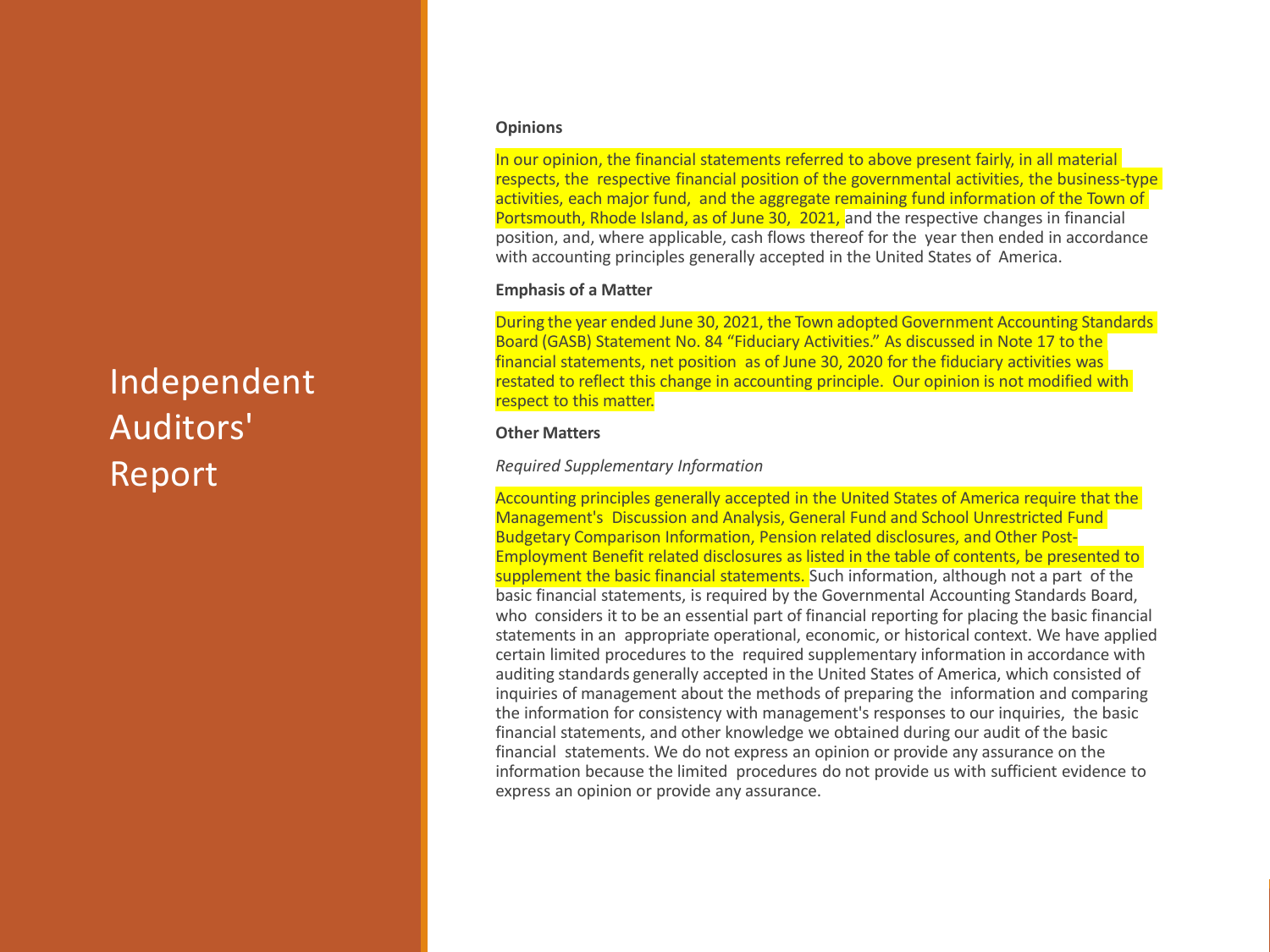### *Other Information*

Our audit was conducted for the purpose of forming opinions on the financial statements that collectively comprise the Town of Portsmouth, Rhode Island's basic financial statements. The supplementary Combining Financial Statements, Tax Collector's Annual Report and Annual Supplemental Transparency Report (MTP2) as listed in the table of contents are presented for purposes of additional analysis and are not a required part of the basic financial statements.

The supplementary Combining Financial Statements, Tax Collector's Annual Report, and Annual Supplemental Transparency Report (MTP2) are the responsibility of management and were derived from and relate directly to the underlying accounting and other records used to prepare the basic financial statements. Such information has been subjected to the auditing procedures applied in the audit of the basic financial statements and certain additional procedures, including comparing and reconciling such information directly to the underlying accounting and other records used to prepare the financial statements or to the basic financial statements themselves, and other additional procedures in accordance with auditing standards generally accepted in the United States of America. In our opinion Combining Financial Statements, Tax Collector's Annual Report and Annual Supplemental Transparency Report (MTP2) are fairly stated in all material respects in relation to the basic financial statements as a whole.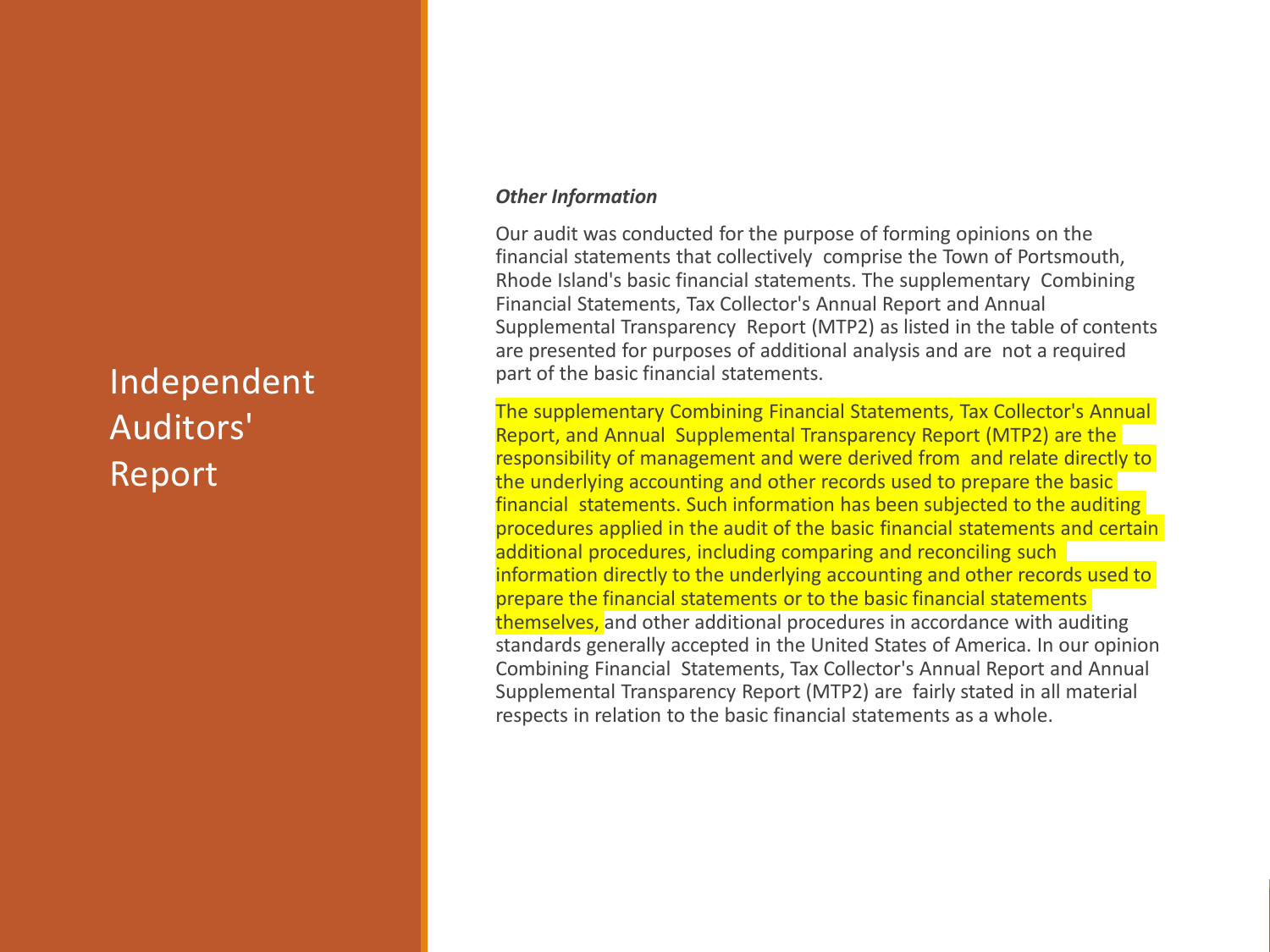*The introductory and statistical sections have not been subjected to the auditing procedures applied in the audit of the basic financial statements and, accordingly, we do not express an opinion or provide any assurance on them.*

### **Other Reporting Required by Government Auditing Standards**

In accordance with *Government Auditing Standards*, we have also issued our report dated December 31, 2021, on our consideration of the Town of Portsmouth, Rhode Island's internal control over financial reporting and on our tests of its compliance with certain provisions of laws, regulations, contracts, and grant agreements and other matters. The purpose of that report is solely to describe the scope of our testing of internal control over financial reporting and compliance and the results of that testing, and not to provide an opinion on the effectiveness of the Town of Portsmouth, Rhode Island's internal control over financial reporting or on compliance. That report is an integral part of an audit performed in accordance with *Government Auditing Standards* in considering the Town of Portsmouth, Rhode Island's internal control over financial reporting and compliance.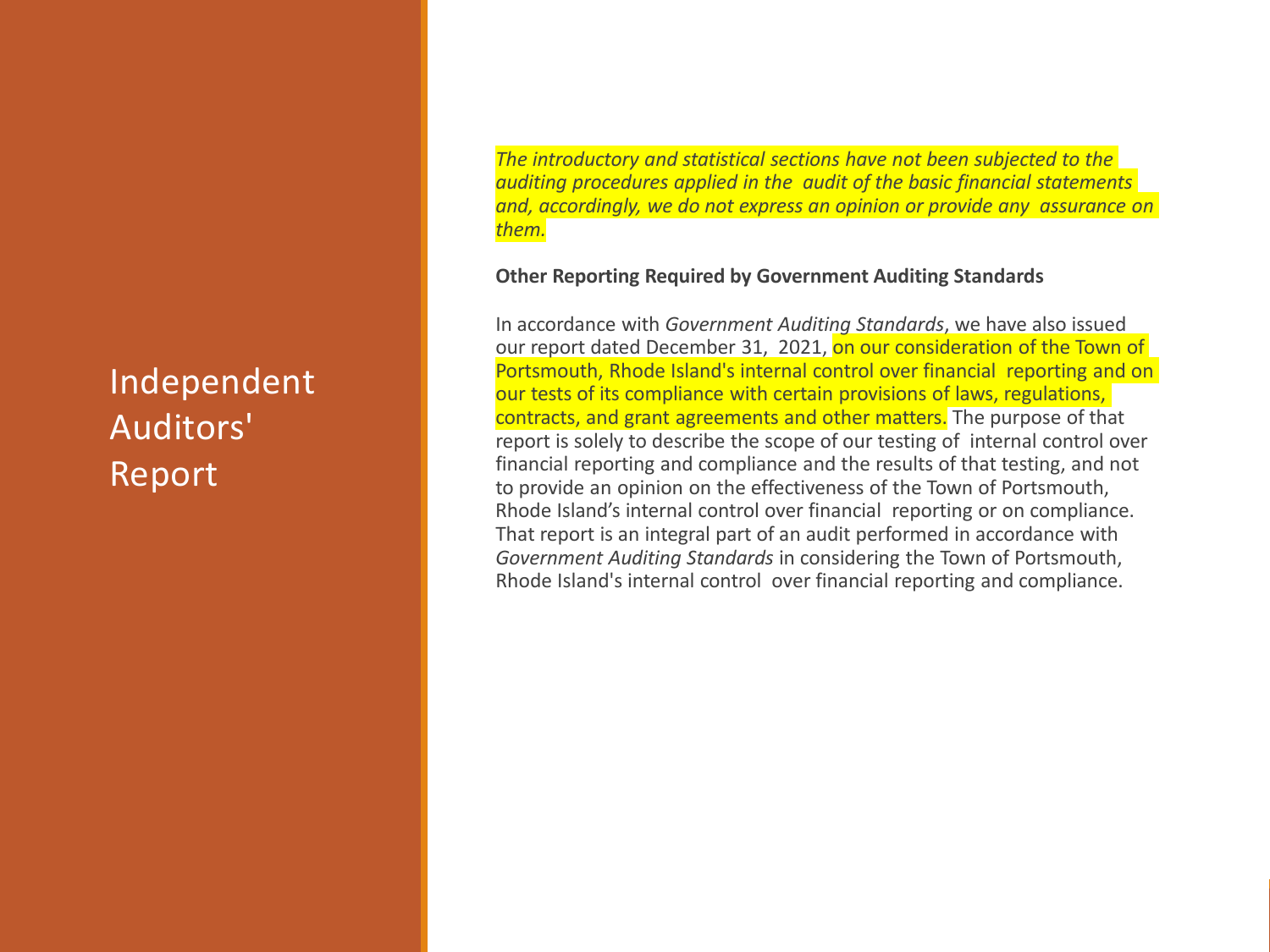*Independent Auditor's Report on Internal Control Over Financial Reporting and on Compliance and Other Matters Based on an Audit of Financial Statements Performed in Accordance with Government Auditing Standards*

*Independent Auditor's Report on Internal Control Over Financial Reporting and on Compliance and Other Matters Based on an Audit of Financial Statements Performed in Accordance with Government Auditing Standards (Included on page 187)*

To the Honorable Members of the Town Council Town of Portsmouth, Rhode Island

We have audited, in accordance with the auditing standards generally accepted in the United States of America and the standards applicable to financial audits contained in *Government Auditing Standards* issued by the Comptroller General of the United States, the financial statements of the Town of Portsmouth, Rhode Island (Town), as of and for the year ended June 30, 2021, and the related notes to the financial statements, which collectively comprise the Town's basic financial statements, and have issued our report thereon dated December 31, 2021.

#### **Internal Control over Financial Reporting**

In planning and performing our audit of the financial statements, we considered the Town's internal control over financial reporting (internal control) to determine the audit procedures that are appropriate in the circumstances for the purpose of expressing our opinion on the financial statements, but not for the purpose of expressing an opinion on the effectiveness of the Town's internal control. Accordingly, we do not express an opinion on the effectiveness of the Town's internal control.

A *deficiency in internal control* exists when the design or operation of a control does not allow management or employees, in the normal course of performing their assigned functions, to prevent, or detect and correct, misstatements on a timely basis. A *material weakness* is a deficiency, or a combination of deficiencies, in internal control, such that there is a reasonable possibility that a material misstatement of the entity's financial statements will not be prevented or detected and corrected on a timely basis. A *significant deficiency* is a deficiency, or a combination of deficiencies, in internal control that is less severe than a material weakness, yet important enough to merit attention by those charged with governance.

Our consideration of internal control was for the limited purpose described in the first paragraph of this section and was not designed to identify all deficiencies in internal control that might be material weaknesses or, significant deficiencies. Given these limitations, during our audit we did not identify any deficiencies in internal control that we consider to be material weaknesses. However, material weaknesses may exist that have not been identified.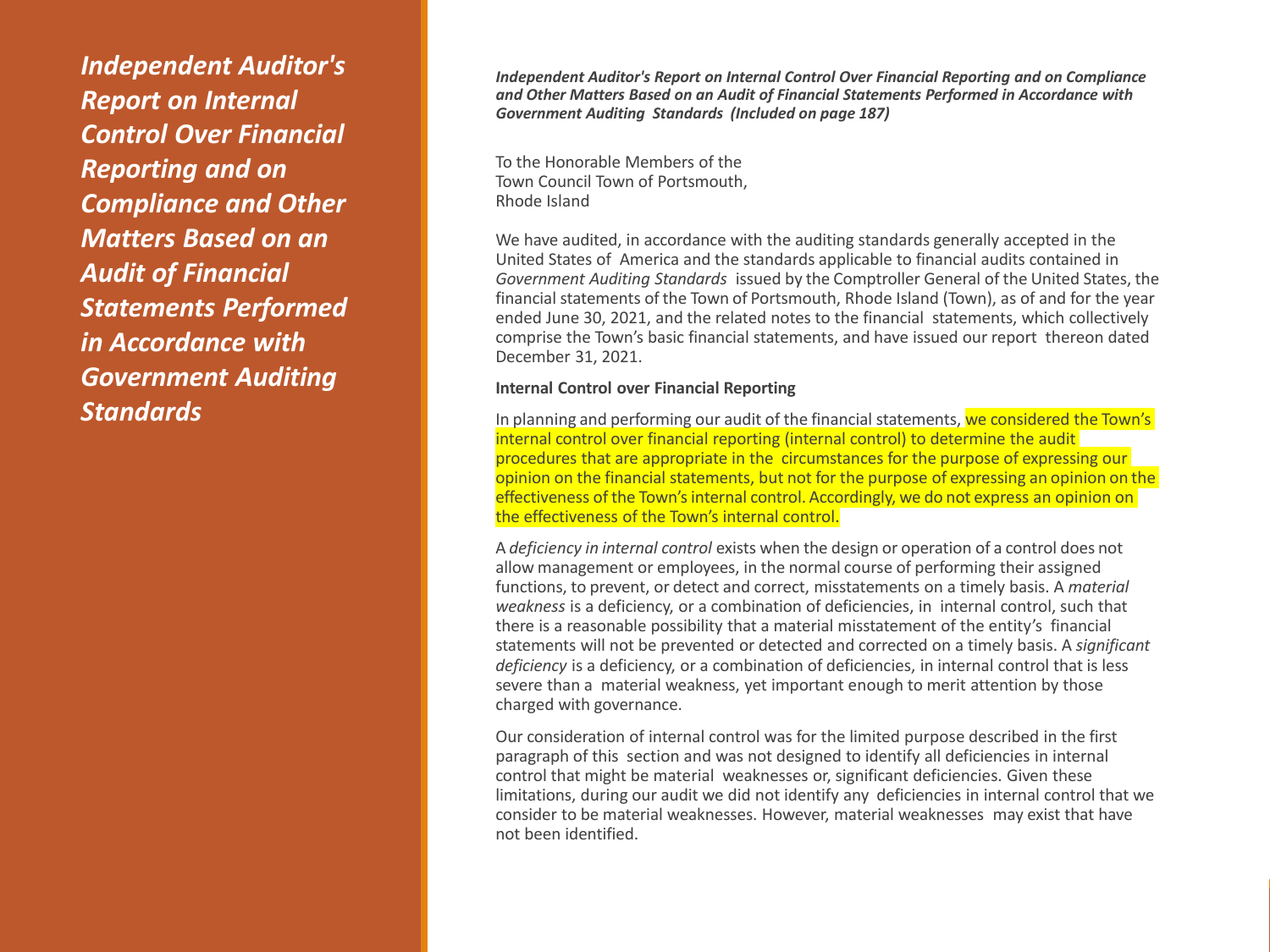*Independent Auditor's Report on Internal Control Over Financial Reporting and on Compliance and Other Matters Based on an Audit of Financial Statements Performed in Accordance with Government Auditing Standards*

Town of Portsmouth, Rhode Island

*Page 2*

## **Compliance and Other Matters**

As part of obtaining reasonable assurance about whether the Town's financial statements are free from material misstatement, we performed tests of its compliance with certain provisions of laws, regulations, contracts, and grant agreements, noncompliance with which could have a direct and material effect on the determination of financial statement amounts. However, providing an opinion on compliance with those provisions was not an objective of our audit, and accordingly, we do not express such an opinion. The results of our tests disclosed no instances of noncompliance or other matters that are required to be reported under *Government Auditing Standards*.

## **Purpose of this Report**

The purpose of this report is solely to describe the scope of our testing of internal control and compliance and the results of that testing, and not to provide an opinion on the effectiveness of the entity's internal control or on compliance. This report is an integral part of an audit performed in accordance with *Government Auditing Standards* in considering the entity's internal control and compliance. Accordingly, this communication is not suitable for any other purpose.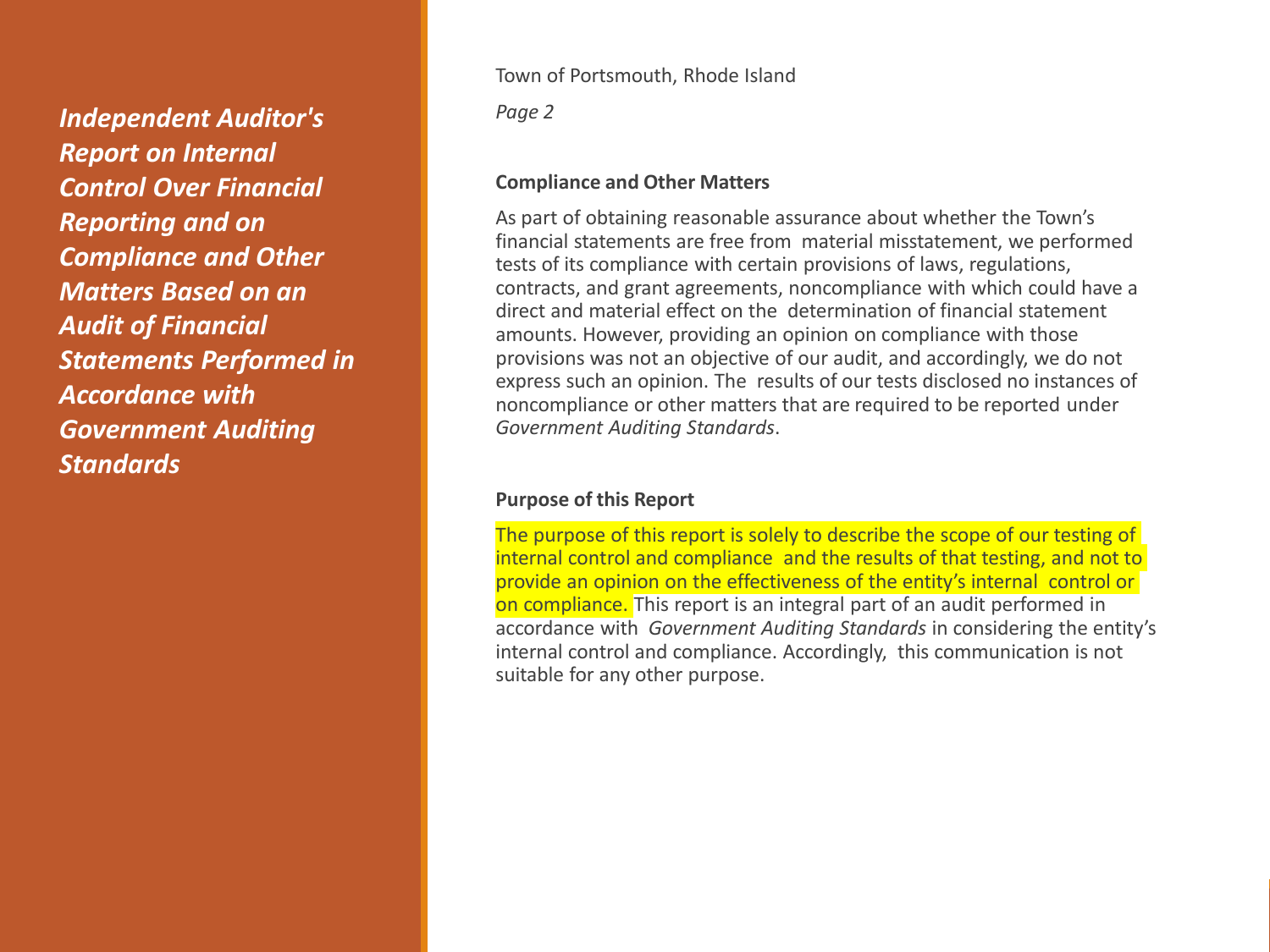

## **Management's Discussion (Starts on page 13)**

As management of the Town offers the readers of the Town's financial statements the narrative overview and analysis of the Town's financial activities for the fiscal year ended June 30, 2021 referred to as the Management Discussion and Analysis. (MD&A).

We encourage the everyone to consider the information presented here in the MD&A with the letter of transmittal on pages 2-4 of the financial report as well as the Town's basic financial statements.

The MD&A in addition to the overview, contains condense financial information, capital and debt administration as well as economic factors that may affect future years.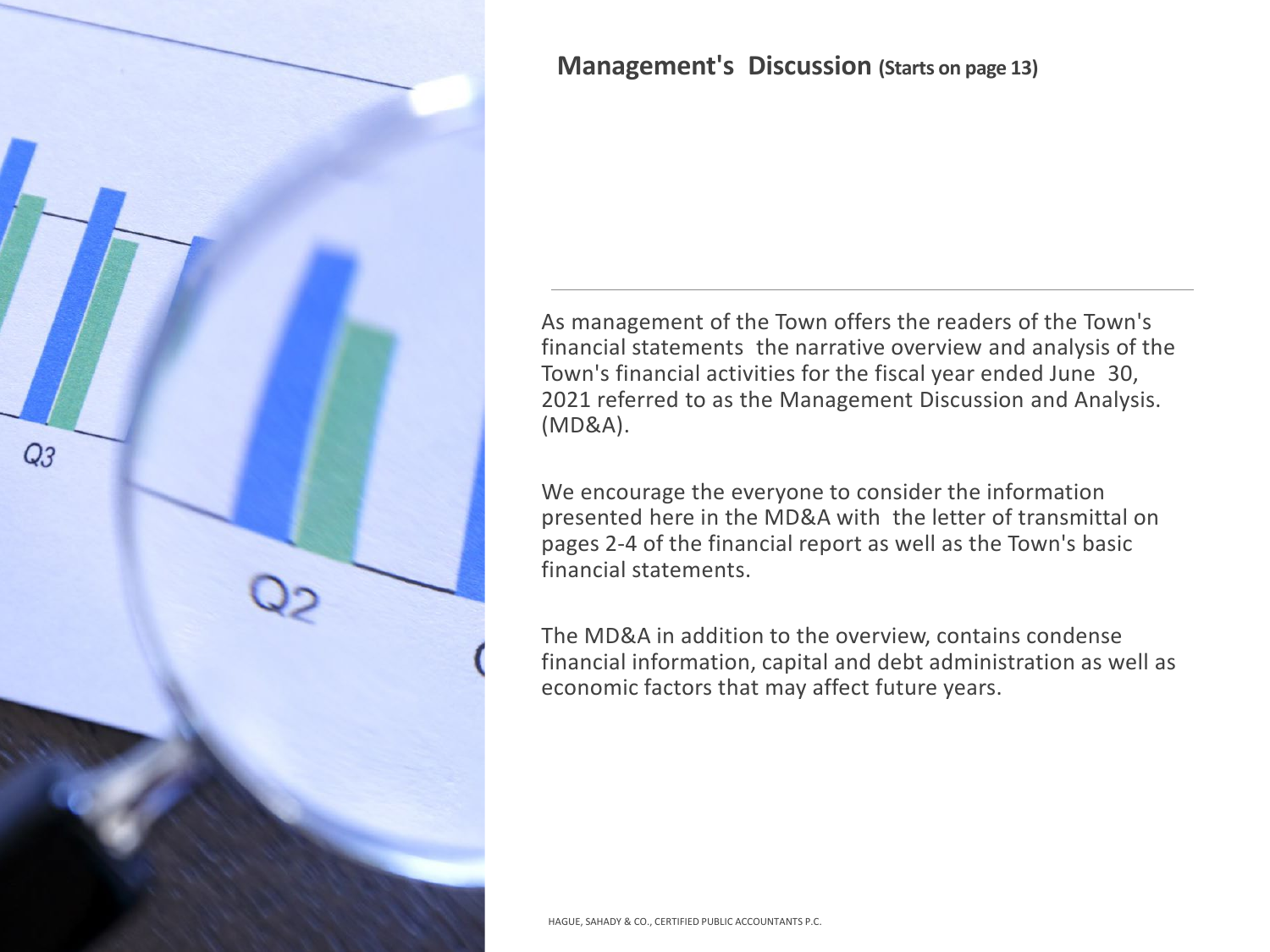# Government -Wide Financial **Statements**

Pages 17 & 19

# Financial Highlights

*These statements are presented on the Accrual Basis of Accounting and are reconciled to the governmental fund statements on pages 26 and 28 of the financial statements:*

Net position serves over time as a useful indicator of a government's financial position. In the case of the Town, the net position is \$(54,780,097) as of June 30, 2021, consisting of \$(55,145,499) from governmental activities and \$365,402 from business-type activities.

For the fiscal year ended June 30, 2021, \$(85,843,448) of the total \$(54,780,097) in the net position is unrestricted.

Net investment in capital assets comprises \$27,776,769 of net position at June 30, 2021, respectively. This category reflects the total net investment in capital assets (vehicles, equipment, etc.) net of any related debt used to acquire capital assets. These capital assets are used to provide services to citizens and do not represent resources available for future spending. Although the Town's investment in its capital assets is reported net of related debt, it should be noted that the resources to repay this debt must be provided from other sources since the capital asset cannot be used to liquidate these liabilities.

The second category of net position, restricted net position, represents net position that is subject to external restriction on how it may be used (i.e., special revenue funds, capital project funds and recycling). Restricted net position as of June 30, 2021, totaled \$3,286,582.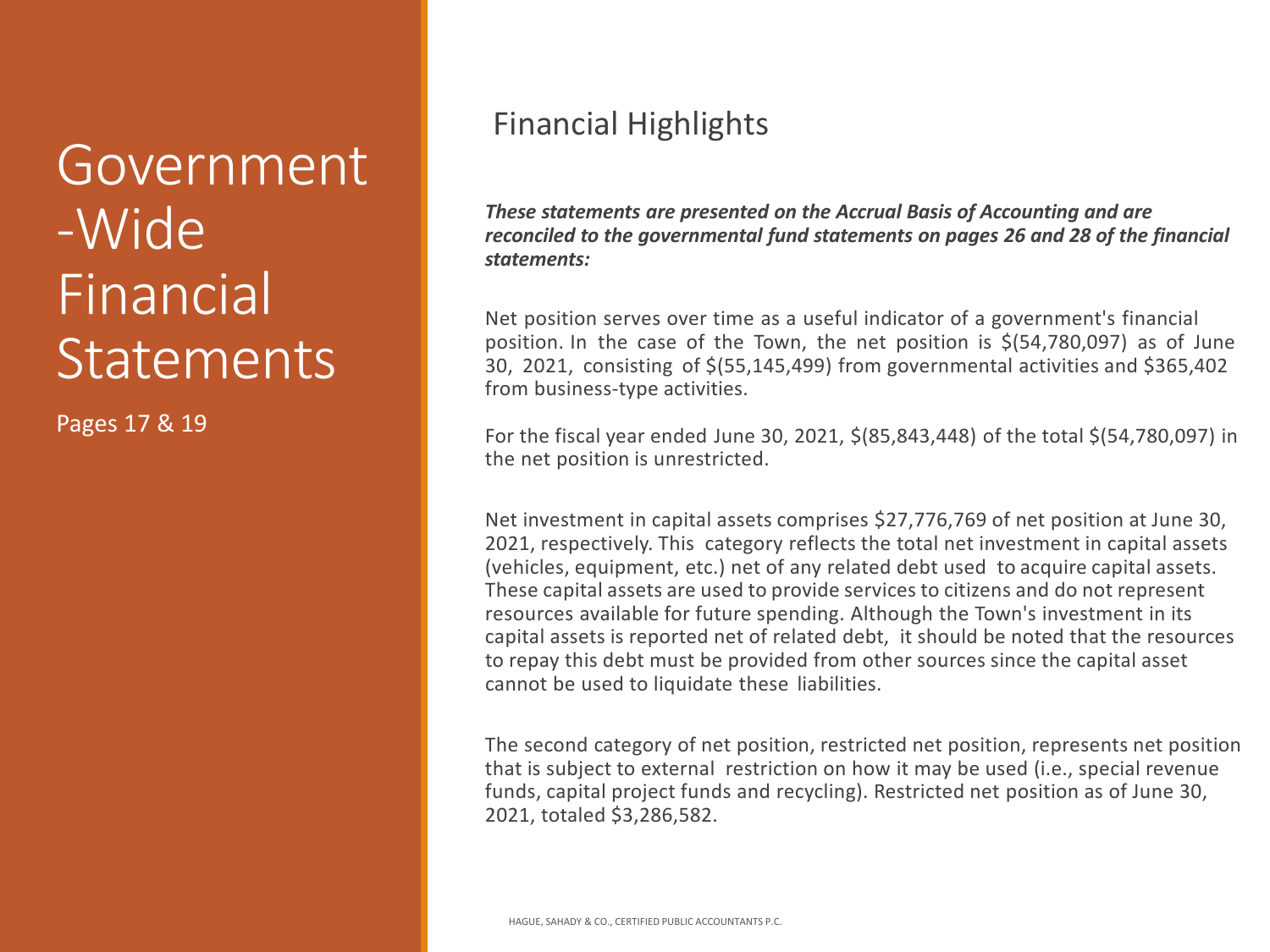#### **Government-wide Financial Analysis (continued)**

The current and other assets are \$20,761,713 at June 30, 2021. Of that balance \$20,398,248 is from governmental activities and \$363,465 is from business-type activities.

The current liabilities are \$4,775,519 at the end of fiscal year 2021. Of that balance, \$4,518,882 is from governmental activities and \$256,637 is from business-type activities. The total current liabilities consist of \$1,873,281 of accounts and other short-term payables, \$2,423,571 of related to the portion of the borrowings due in the next year, and \$478,667 of other liabilities.

The long-term liabilities are \$112,489,689 at June 30, 2021. Of that balance \$112,168,831 is from governmental activities and \$320,858 is from business-type activities. The total long-term liabilities consist of \$2,278,079 of accrued compensated absences, \$24,217,521 of net OPEB liability, \$68,445,396 of net pension liability and \$17,548,693 of net long-term obligations for bonds, notes and capital leases.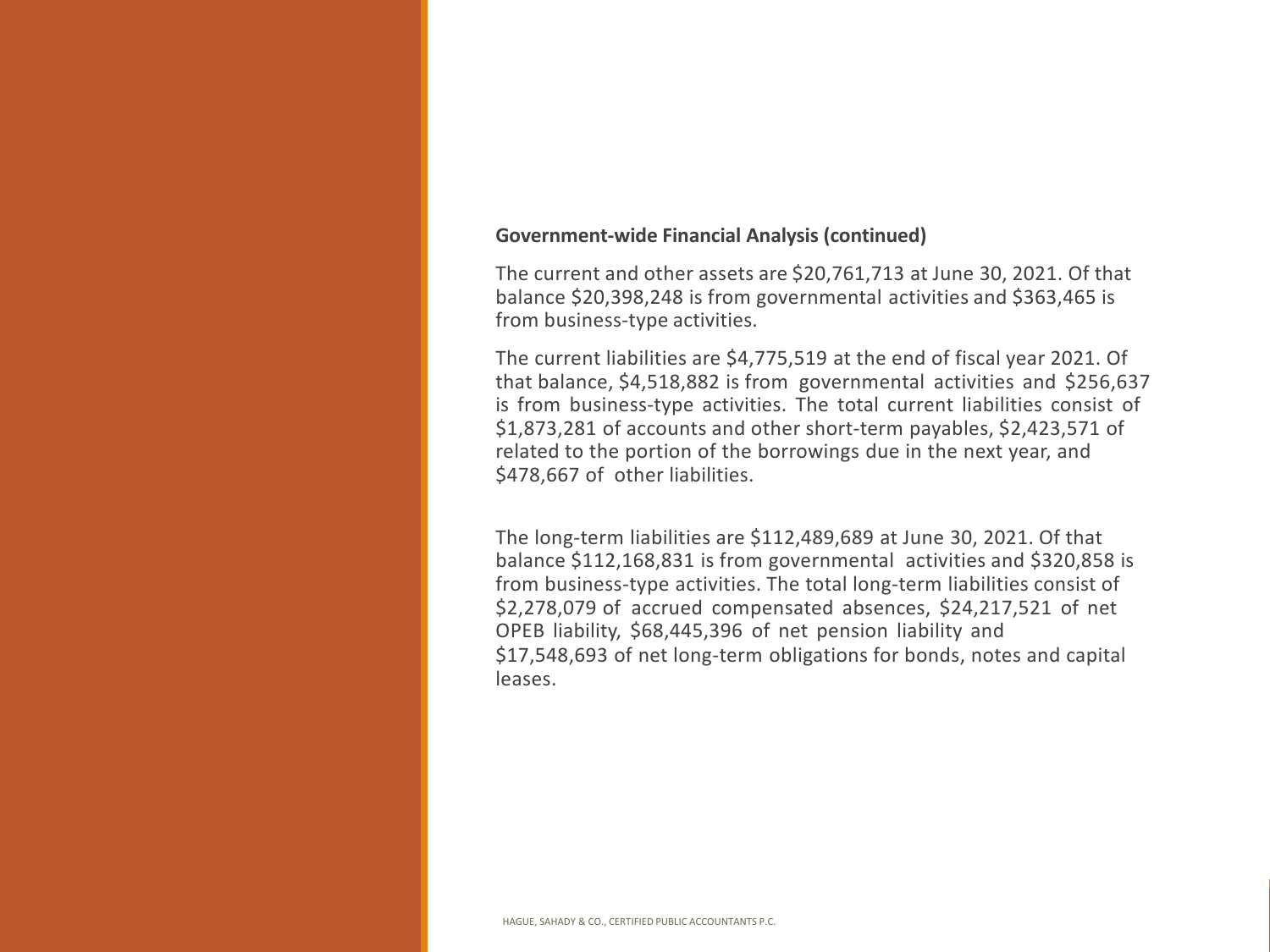### **Government-wide Financial Analysis (continued)**

General revenues include all revenues not required to be reported as program revenues. The totals of general revenues in the governmental activities for the fiscal year 2021 and 2020 were \$59,517,256 and \$57,793,618, respectively. Included in these totals were \$57,221,898 and \$56,053,578 of property taxes for the years ended June 30, 2021, and 2020, respectively.

Expenses are presented by function and total \$76,190,572 and \$76,500,255 for the years ended June 30, 2021, and 2020, respectively. In fiscal years 2021 and 2020, expenses in the governmental activities were \$74,652,676 and \$75,060,365, respectively. The primary difference was expenses were down in all categories expense education.

Business-type revenues from charges for services was \$778,237 and \$1,103,798 in fiscal years 2021 and 2020. The decrease was primarily from the school cafeteria fund and operating grants and contributions was \$1,319,430 and \$214,438 in fiscal years 2021 and 2020 respectively. This increase was reflected in both the wind turbine generator fund as well as the Glen Manor House fund.

In fiscal years 2021 and 2020, the business-type activities, expenses were \$1,537,896 and \$1,439,890, respectively.

Changes in governmental activities net position were a decrease of \$179,339 and a decrease of \$3,326,622 in fiscal years 2021 and 2020, respectively. Changes in the business type net position were an increase of \$420,961 and a decrease of \$78,176 in fiscal years 2021 and 2020, respectively.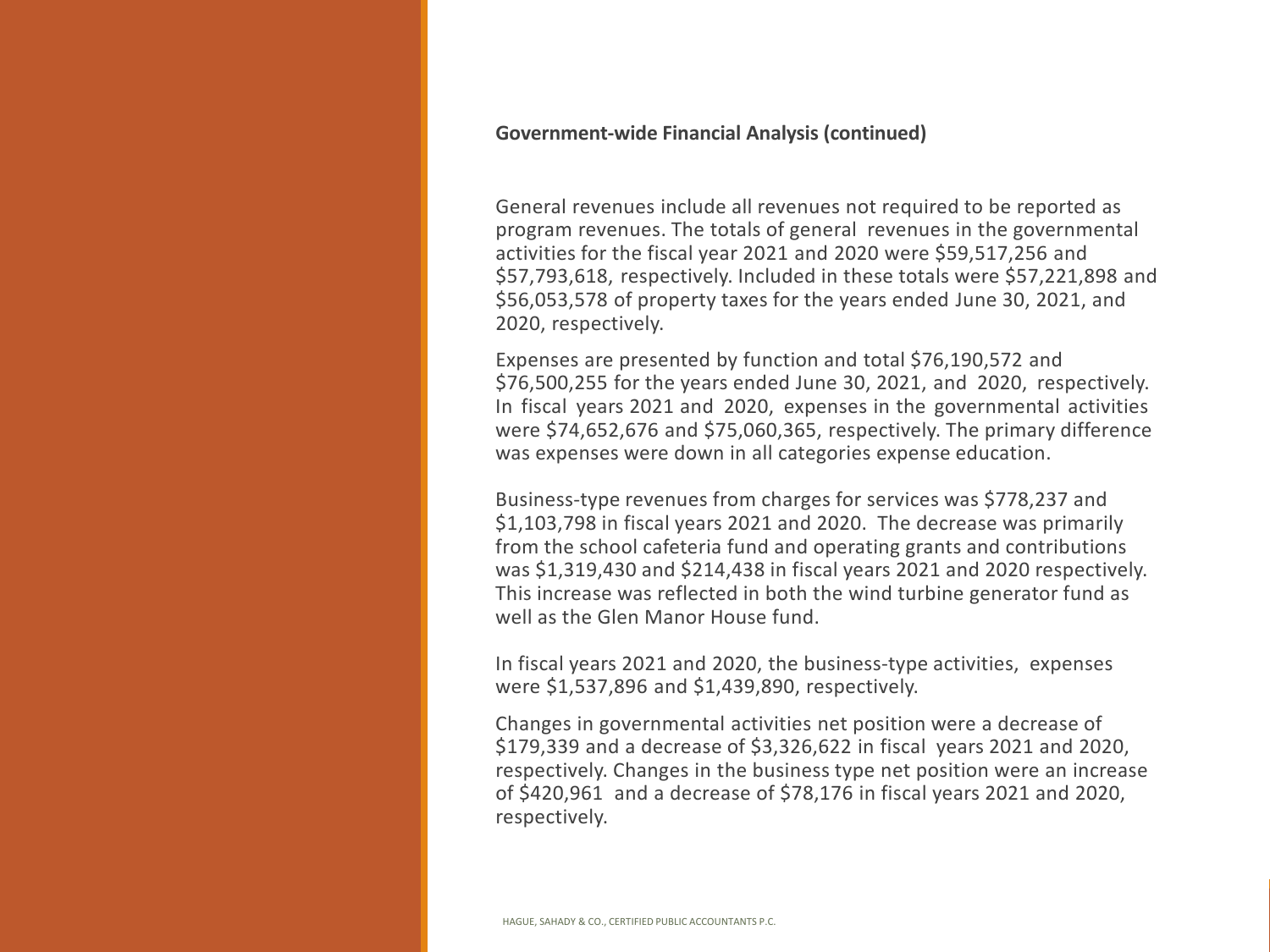# Governmental Fund **Statements**

Pages 31 & 32

Comprise both the Major Funds (the General Fund, School Unrestricted Fund, the Town Capital Project Fund, and the Warrant 12-13 Special Fund) as well as the Combined Non-Major Governmental Funds.

- At the end of the current fiscal year, the Town's governmental funds reported a combined ending fund balance of \$13,518,910. Approximately 59.9% or \$8,096,091 is available from the Town's fund balance for spending at the government's discretion. The remaining fund balance of \$5,422,819 includes \$865,141 non-spendable for prepaid items, inventory and permanent funds, \$3,123,848 restricted to specific programs and \$1,433,830 committed and assigned.
- The General Fund is the chief operation fund of the Town of Portsmouth. At the end of the current fiscal year, unassigned fund balance of the General Fund was \$9,342,401, while the total fund balance of the General Fund was \$9,782,670. Unassigned fund balance represents 15.1% of the FY 2021 Adopted General Fund Expenditure Budget. Total fund balance represents 14.3% of the same budget.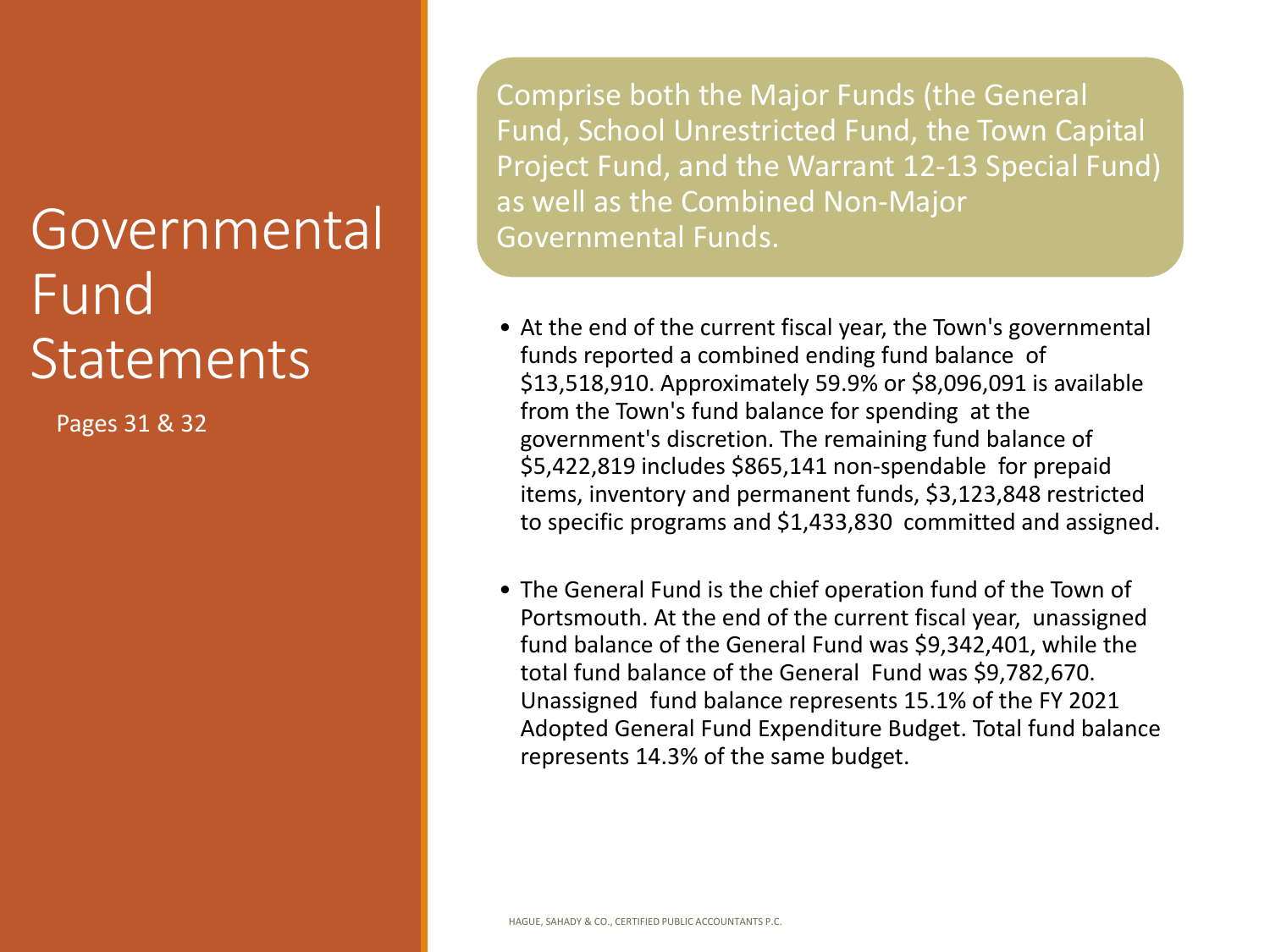**Financial Analysis of the Town of Portsmouth's Governmental Funds (continued)**

- The School Unrestricted fund had ending fund balance of \$1,349,899, which includes a committed fund balance of \$931,571 at June 30, 2021. The committed fund balance represents 2.2% of total School Department expenditures of \$41,907,012. The School Unrestricted fund balance decreased by \$(318,303) during the fiscal year ended June 30, 2021. The change in fund balance is primarily due to school closure. Distance learning was put in place and the need for daily substitutes teachers decreased dramatically. Additionally, all spring sports were cancelled, and stipend related to that were not spent.
- The Town reported as one of its capital projects funds a major fund in fiscal year 2021. This major fund began in fiscal year 2019. This fund recognized \$1,847,903 of capital outlay expenditures and had other revenues of \$582,311 and transfers in of \$655,340 ultimately reducing fund balance by \$(610,252). This fund reported a fund balance at year-end of \$716,290, all of which is classified as restricted for capital expenditures.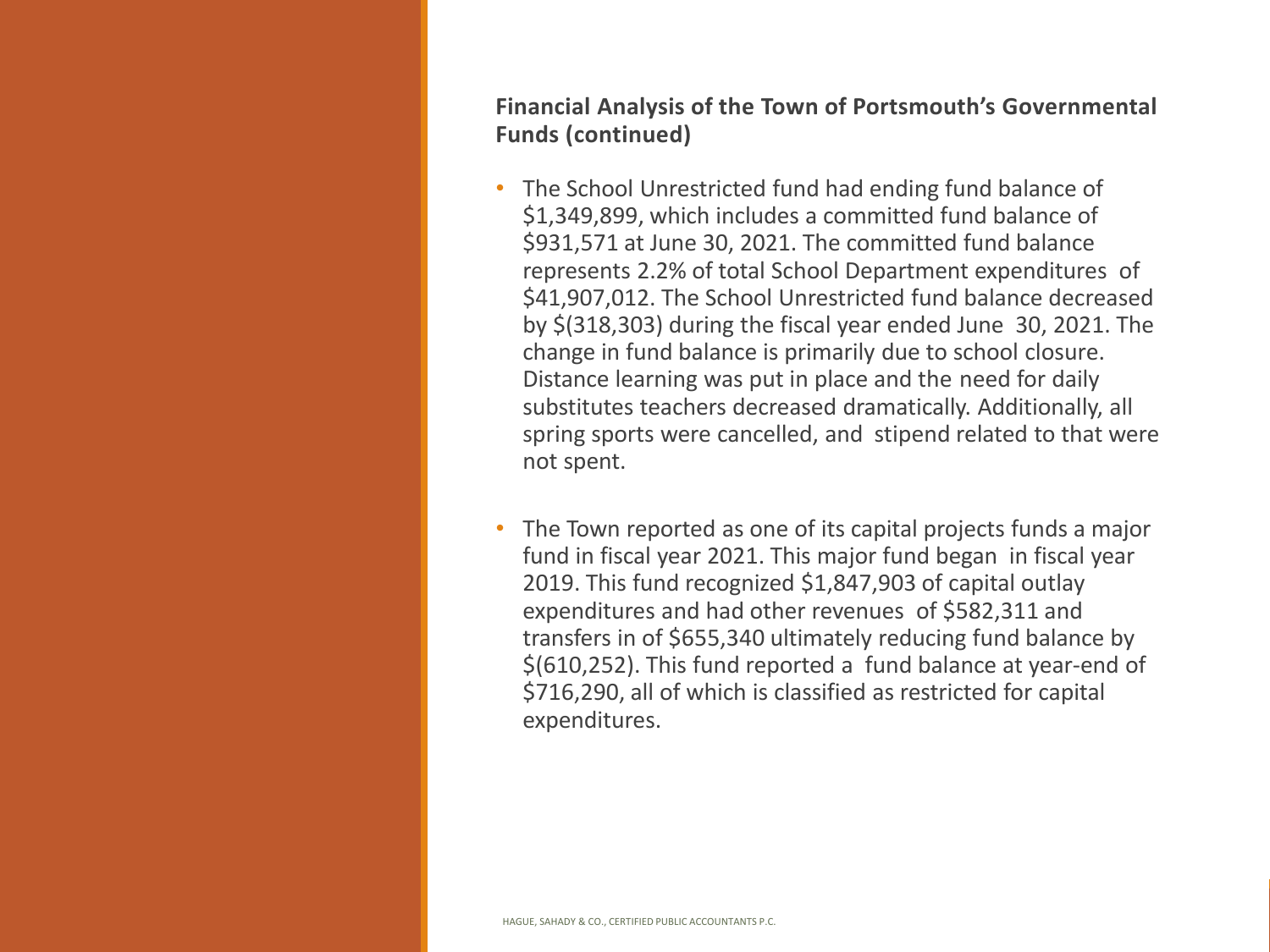**Financial Analysis of the Town of Portsmouth's Governmental Funds (continued)**

- The Town is reporting Special Fund Warrant 12-13 as a major fund in fiscal year 2021. This major fund began fiscal year 2020. This fund recognizes ending fund balance in FY21 of \$(1,343,170). There are no revenue or expenditures related to this fund in the current year. This fund had transfers in of \$349,082 related to prior year surplus offset. Because the Warrant 12-13 has a fund deficit the Town Council directed that 50% of every future General Fund Surplus is applied to the deficit balance until it is liquidated. During FY 21 the General fund had a surplus \$321,816, therefore, a transfer of \$160,908 was transferred to the Warrant 12-13 fund after year end.
- The Other Governmental Funds had a total fund balance of \$3,013,221, which represents a \$232,625 increase in fund balance during the fiscal year ended June 30, 2021. The increase in fund balance is primarily due to the excess of revenues over expenditures in the in the Town Special Revenue funds of \$476,134.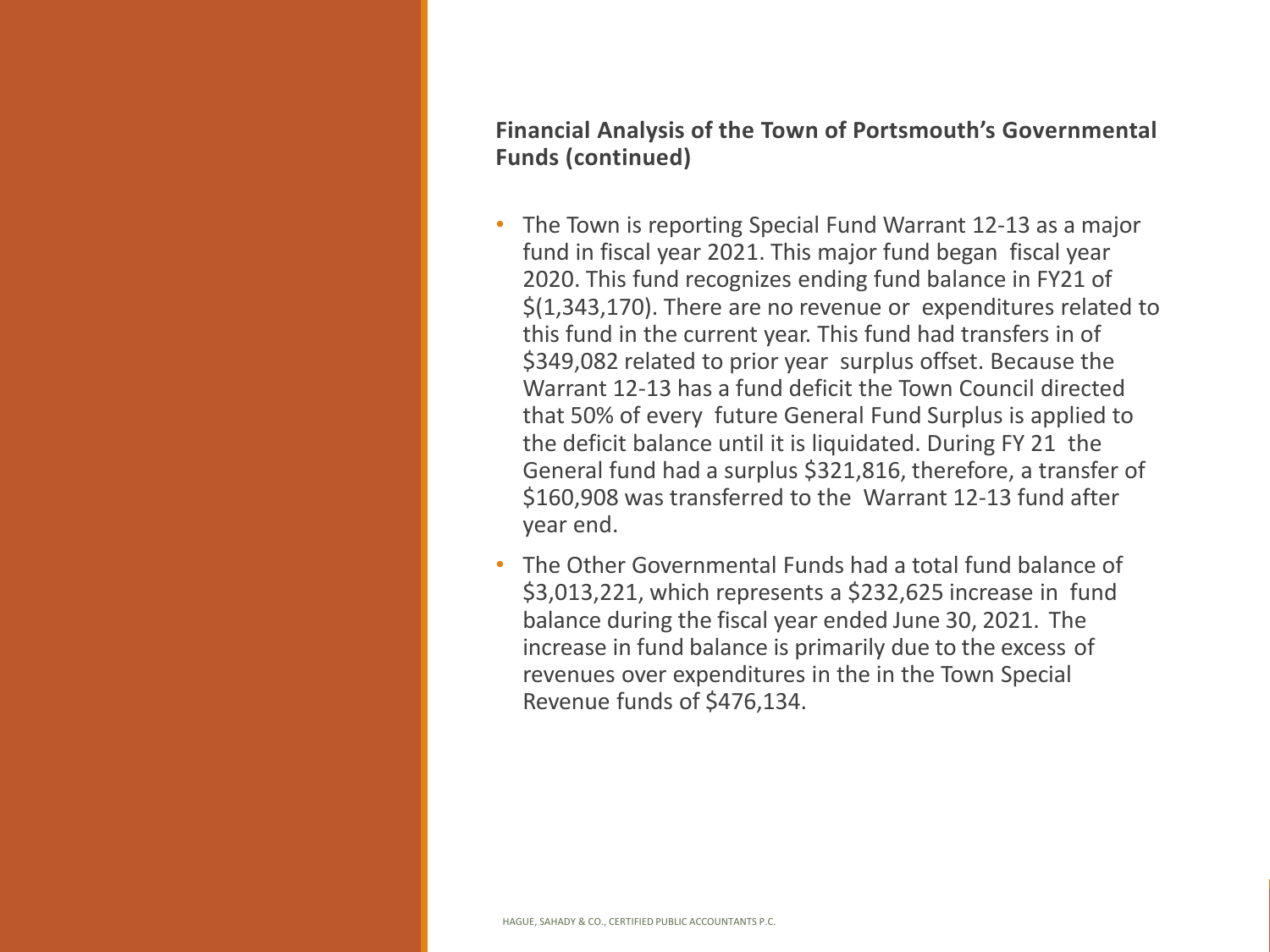# Town General Fund Budgetary Highlights (page 115)

Overall, the Town of Portsmouth, Rhode Island finished the 2020-2021 fiscal year with a budgetary surplus of \$321,816.

Total revenue have a favorable balance of \$576,789. Of this balance; positive variances are from: Current Property Taxes of \$1,017,017, Fees and licenses of \$245,166, school housing aid of \$40,252, and School aid of \$192,703.

Of this balance; shortfalls Included: Prior Year Taxes of \$(214,797), Hotel and Meals of \$(55,171) , Public Service Corporation of \$(217,617), and MV Excise of \$(437,942).

Total expenditures have a favorable balance of \$558,777. Of this balance; positive variances are from: Lower than budgeted fire of \$237,078. Lower than budgeted legal of \$182,091. Lower than budgeted public works, snow & road of \$115,145. Lower than budgeted police expenditures of \$479,356.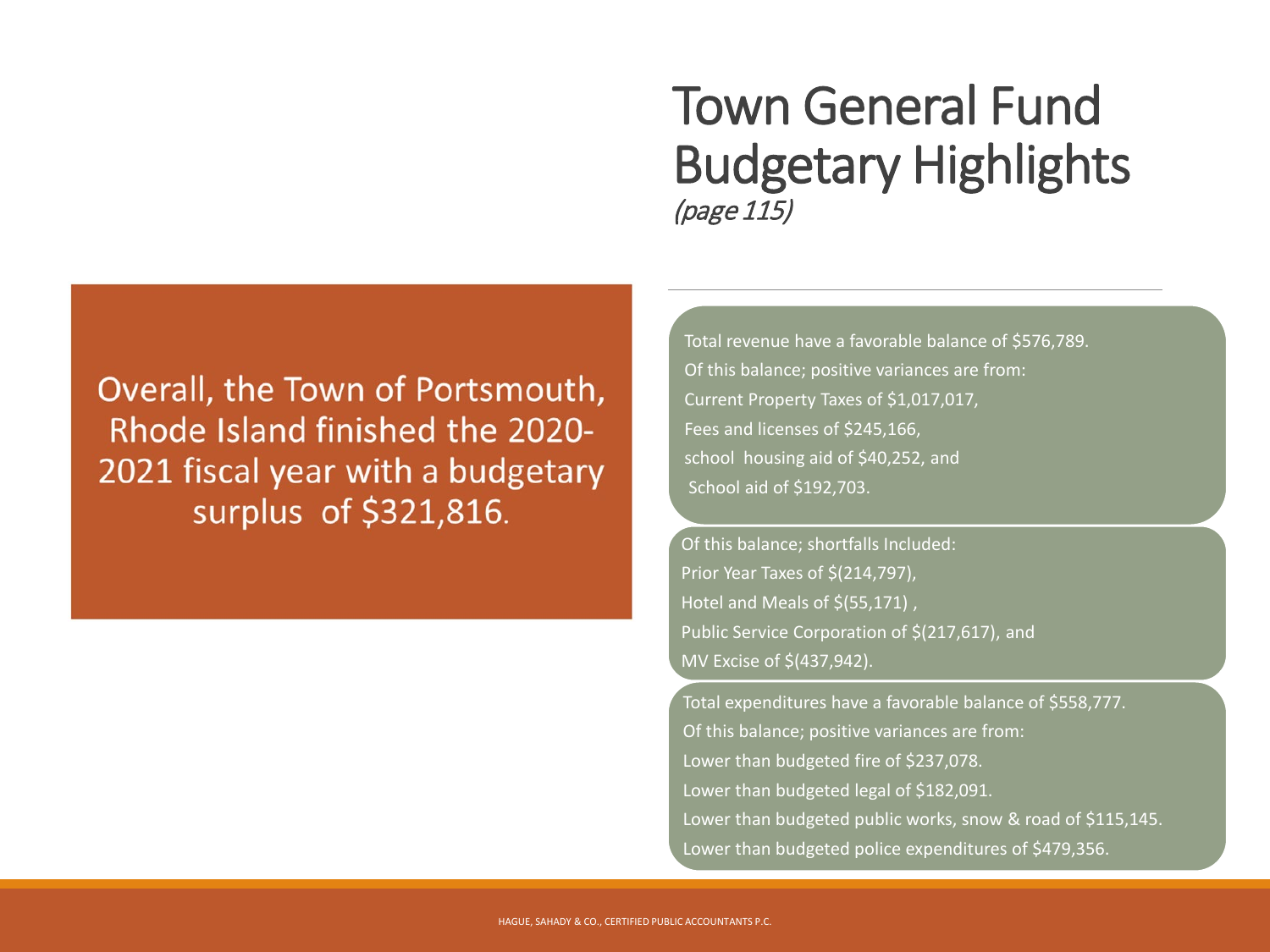# Proprietary Funds

Pages 34-38

Proprietary funds are used to account for business-like activities provided to the general public (enterprise funds). These activities are financed primarily by user charges and the measurement of financial activity focuses on net income measurement similar to the private sector. Of the Town's eight enterprise funds, the School's Cafeteria and the Transfer Station Funds are major funds. The Town's management has elected to present the remaining non-major enterprise funds as major funds. The Town has no internal service funds.

*Proprietary funds.* The Town's proprietary fund financial statements provide the same type of information found in the government-wide financial statements, but in more detail.

Net position of the School Cafeteria Fund at June 30, 2021, amounted to \$147,876, of which \$32,261 is unrestricted.

Transfer Station Fund net position amounted to \$(3,642), of which \$(250,392) is unrestricted.

Wind Turbine Generator Fund net position amounted to \$0.

Summer School net position amounted to \$0.

Septic System Loan Program Fund net position amounted to \$162,734, of which \$(162,734) is restricted.

Glen Farm Equestrian Fund net position amounted to \$58,434, of which \$58,434 is unrestricted.

Both Arthur Daniel House and Glen Manor House have net position amounted to \$0, and had no change in its net position.

The total growth in net position for each of the other six funds was \$(78,244), \$55,292, \$387,418, \$234, \$42,761 and \$13,500, respectively.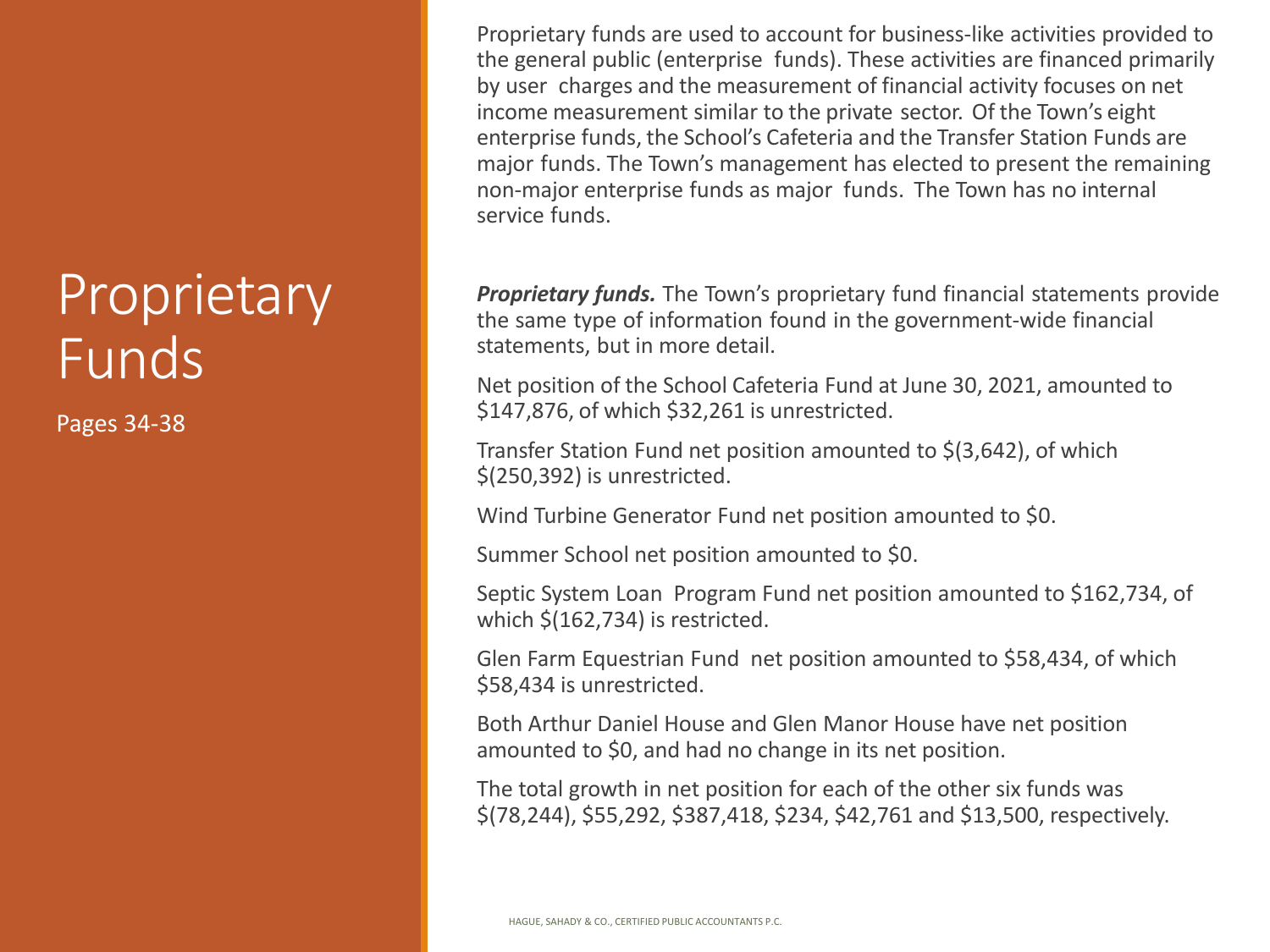# Fiduciary Funds

Pages 39 and 40

OPEB Net Position \$2,215,297

Fiduciary funds are used to account for resources held for the benefit of parties outside the Town government. Fiduciary funds are not reflected in the Governmentwide Financial Statements because the resources of these funds are not available to support the Town's own programs. The accounting used for fiduciary funds is much like that used for proprietary funds. They use the economic resources measurement focus and accrual basis of accounting.

## *Pension & OPEB trusts:*

Pension trust funds account for contributions made by the Town and its participating employees to provide retirement benefits to participating employees. Pension Net Position \$71,509,342

The OPEB Trust fund accounts for contributions made by the Town and its participating employees to provide postemployment benefits (health insurance) to participating employees. OPEB Net Position \$2,215,297

## *Custodial funds:*

Custodial funds are established when the Town holds assets in custody for others in a custodial capacity. The reporting entity includes eleven custodial funds (Soil Fund, Glen Manor House Deposit Fund, Road Bond, Glen Park Damage Deposit Fund, Probate Court Fund, Prescott Point Fund, Library Aid Pass Through and four Student Activities funds).

Other fund included in this section is the Custodial Funds (Formally agency funds, name changed to custodial funds due to GASB 84)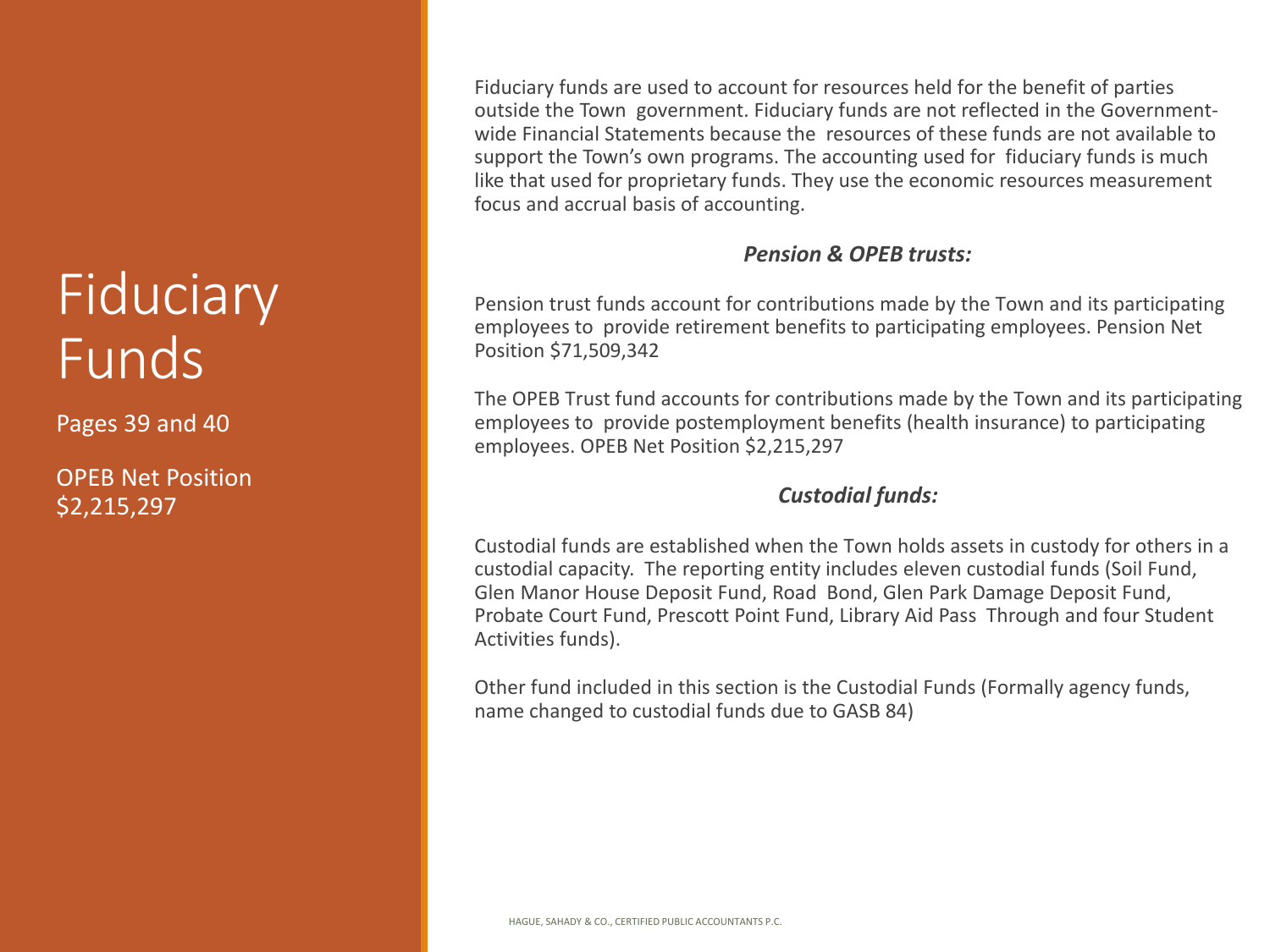# Notes to financial statements

Includes – and can be found on pages 28 to 86



- a summary of significant accounting policies,
- details presented on various balance sheets accounts,
- pension & OPEB details,
- risk management,
- commitments & contingencies
- the Town's response to the State of Emergency as it relates to the pandemic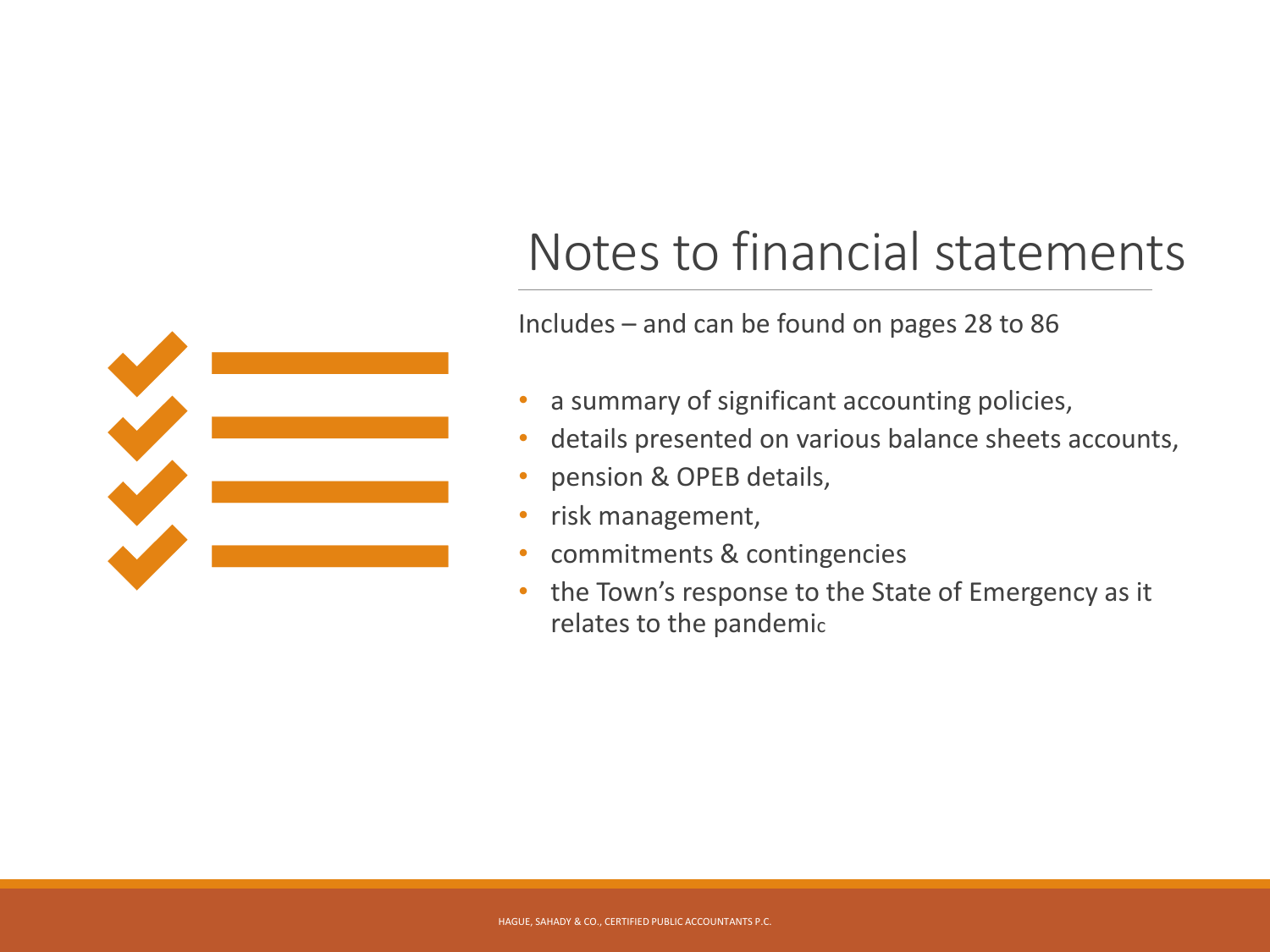

Management's Discussion (shown at the start of the financial statements as discussed earlier)



General Fund and School Unrestricted Fund Budgetary Comparison Information, Pension related disclosures, and Other Post-Employment Benefit (presented after the notes starting on page 87)

# Required Supplementary Information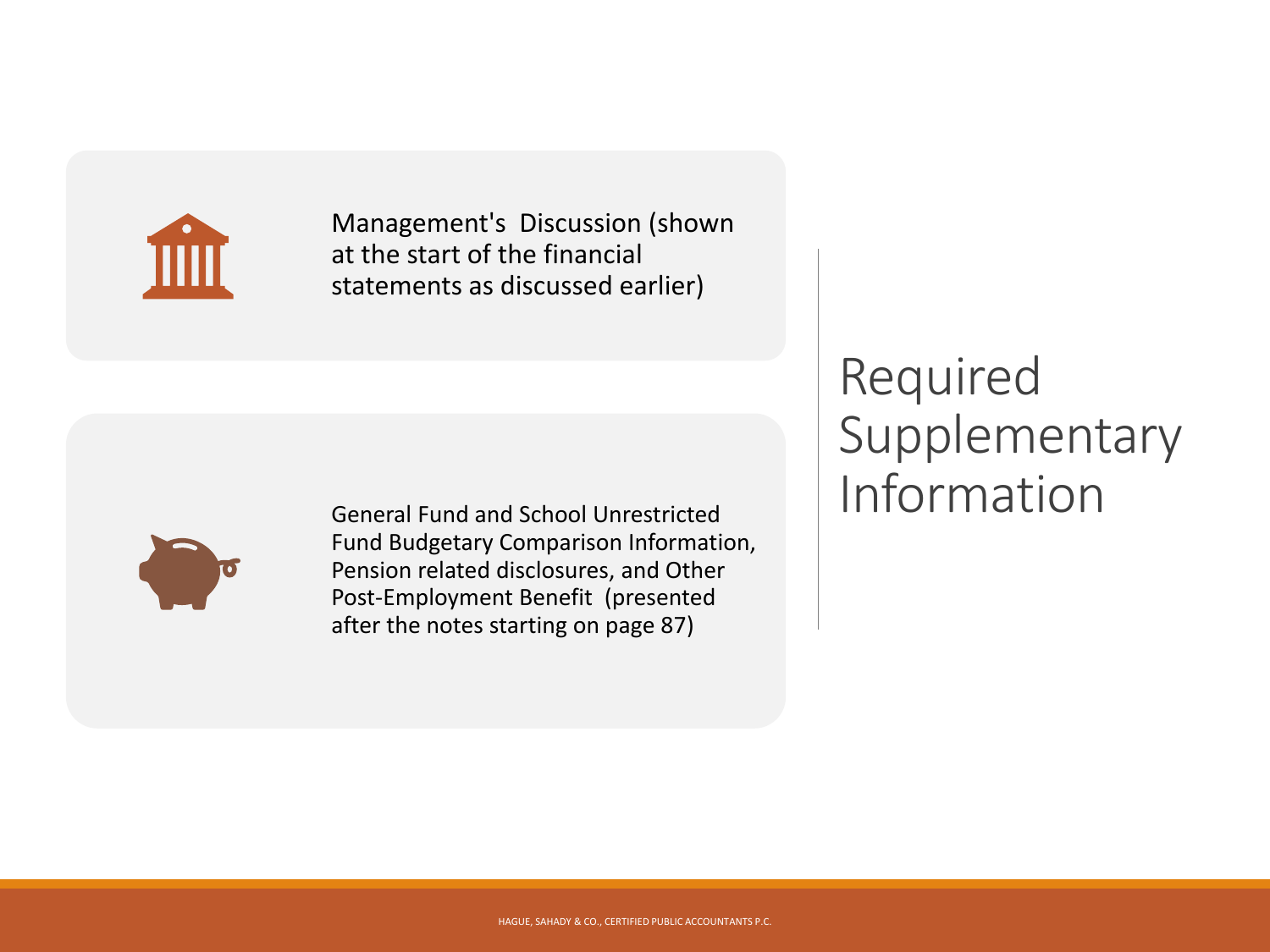## **Supplementary information.**

In addition to the basic financial statements, accompanying notes, and required supplementary information the financial statements also presents certain *supplementary information including*, combining financial statement information for all non-major funds, tax collector's annual report and the annual supplemental transparency report (MTP2).

Supplementary information can be found starting on page 141.

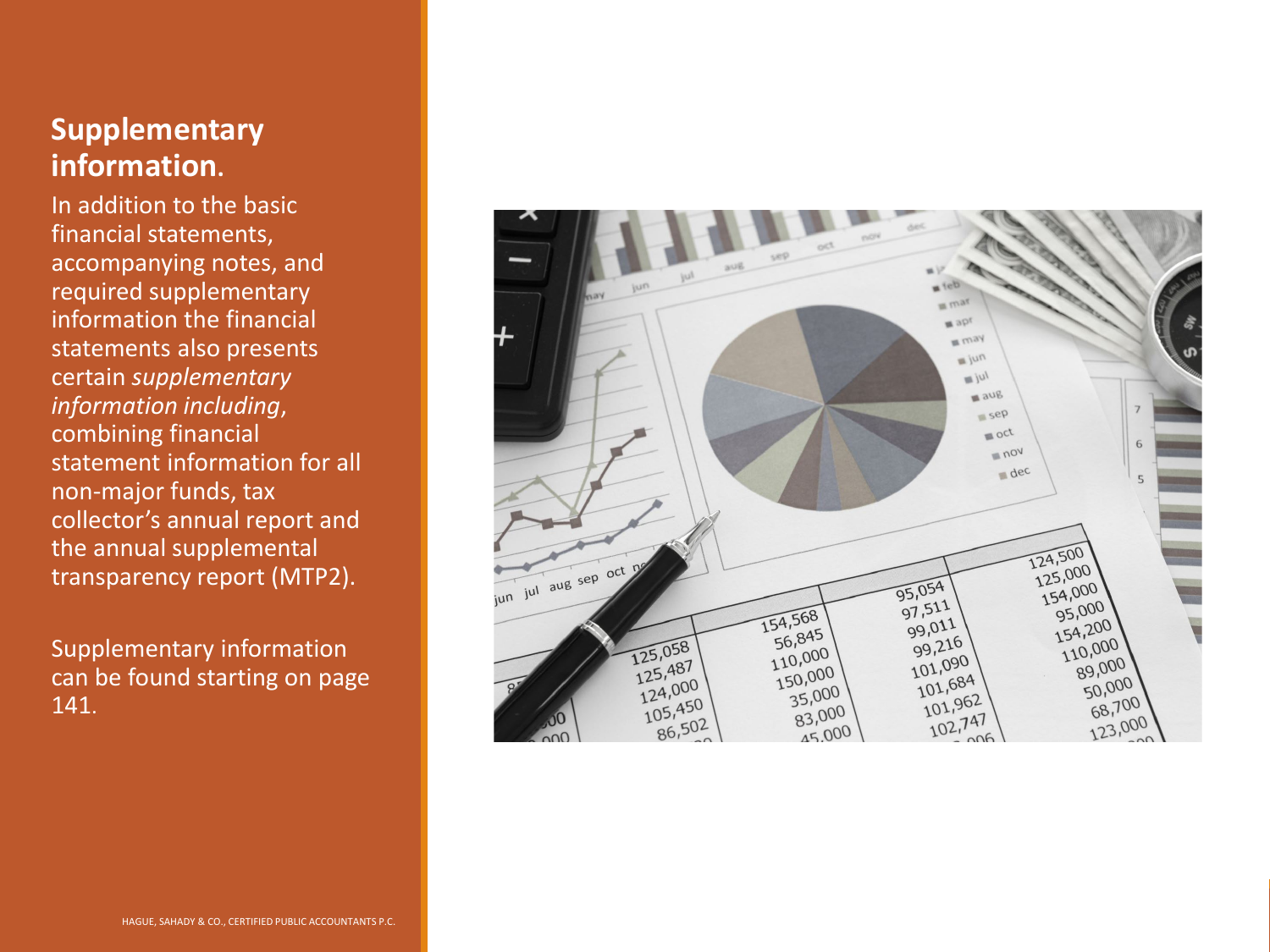The Statistical Schedules differ from other financial statement presentations as discloses more than one fiscal year and may present non-accounting data such as social and economic data and financial trends of the Town.



## Statistical Section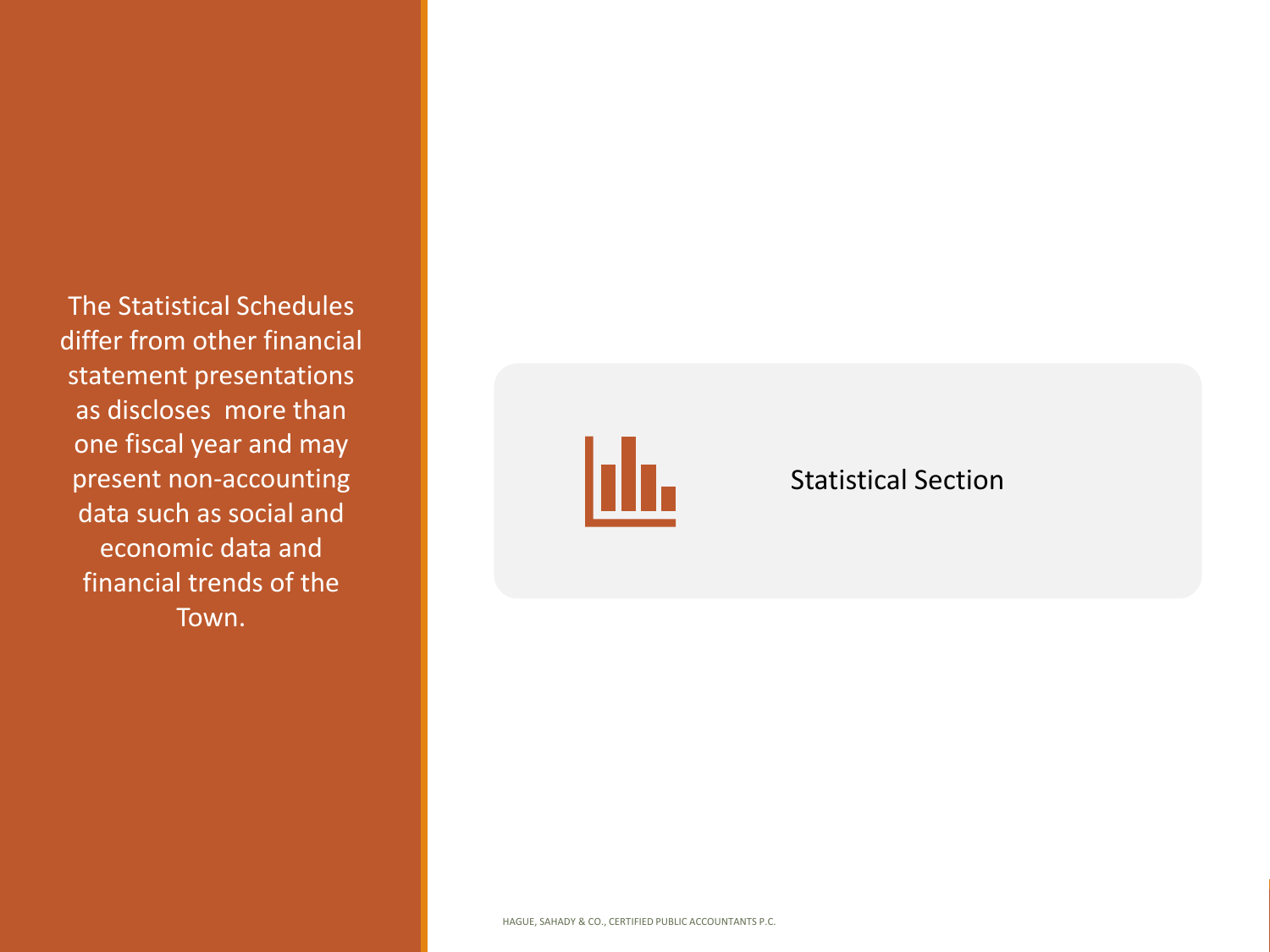# **Statistical** Section

Pages 190 to 205

#### *Financial Trends*

These schedules contain trend information to help the reader understand how the Town's financial performance and well-being have changed over time.

- **R** Net Position by Component
- **R** Changes in Net Position by Component
- **R** Fund Balances, Governmental Funds

Changes in Fund Balances, Governmental Funds

### *Revenue Capacity*

These schedules contain information to help the reader assess Town's most significant revenue sources.

- **B** Assessed Values and Estimated Actual Values of Taxable Property
- **Principal Taxpayers**
- **P** Property Tax Levies and Collections

### *Debt Capacity*

These schedules contain information to help the reader assess the affordability of the Town's current levels of outstanding debt and the Town's ability to issue additional debt in the future.

- **Ratio of Outstanding Debt**
- **R** Legal Debt Margin Information

### *Demographic and Economic Information*

These schedules offer demographic and economic indicators to help the reader understand the environment within which the Town's financial activities take place.

**D** Demographic and Economic Statistics